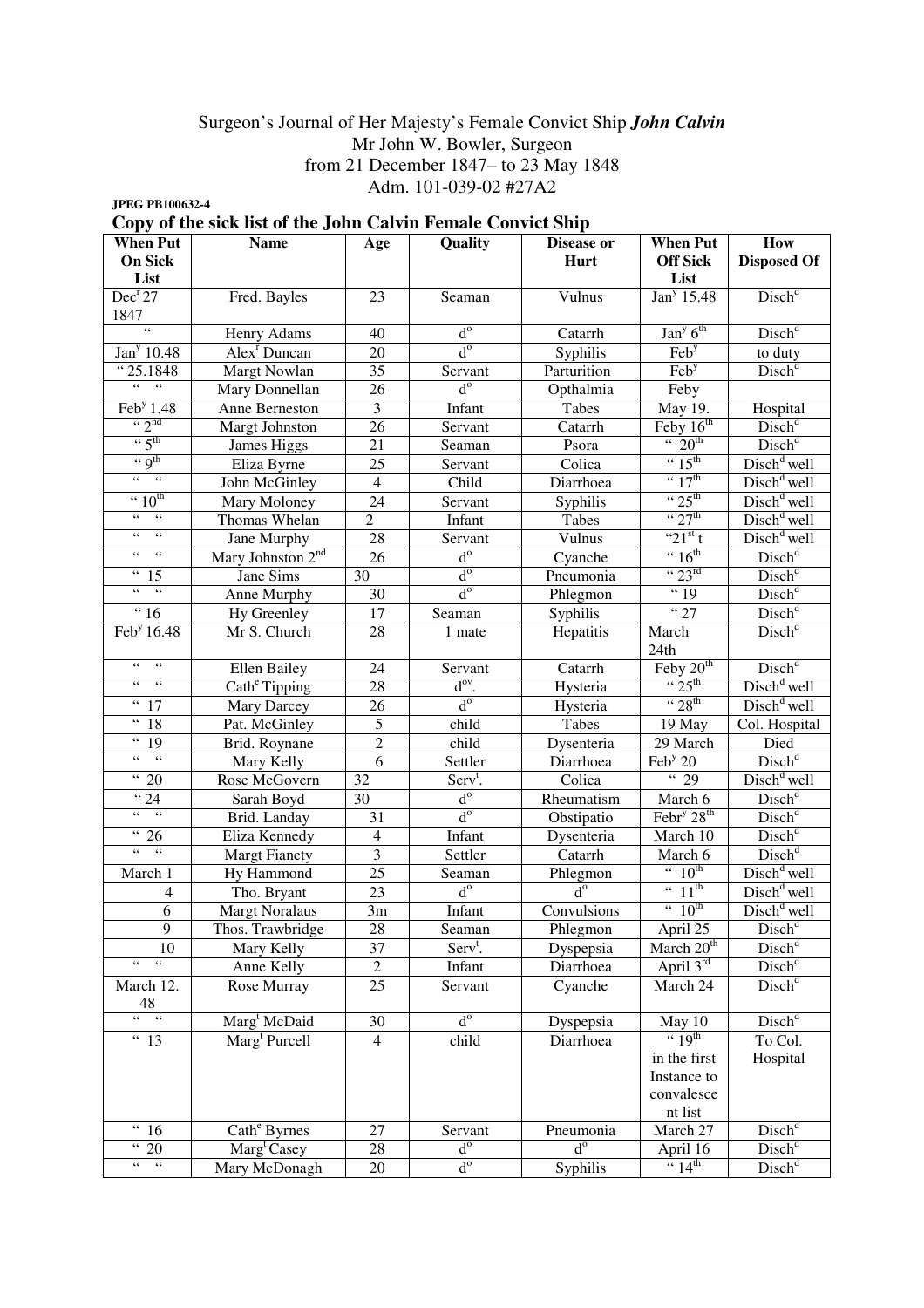| $\overline{31}$                                                | Mary Darcey               | 28                  | $d^{\circ}$          | Catarrh     | March 25                       | Disch <sup>d</sup>                             |
|----------------------------------------------------------------|---------------------------|---------------------|----------------------|-------------|--------------------------------|------------------------------------------------|
| $\overline{3}$                                                 | Cath <sup>e</sup> Regan   | $\overline{25}$     | $d^{\rm o}$          | Contusion   | $\cdot \cdot 27^{\text{th}}$   | Disch <sup>d</sup>                             |
| $\overline{35}$                                                | Susan Heyburn             | $\overline{31}$     | $d^{\circ}$          | Dyspepsia   | April 28                       | Disch <sup>d</sup>                             |
| $\overline{35}$                                                | Cath <sup>e</sup> Reed    | $\overline{50}$     | $d^{\circ}$          | Hæmorrhois  | $\frac{1}{2}$ 12 <sup>th</sup> | Disch <sup>d</sup>                             |
| $66 - 66$                                                      | Brid. Harley              | $\overline{2}$      | Infant               | Tabes       | $\cdot \cdot 29$ <sup>th</sup> | Disch <sup>d</sup>                             |
| $\overline{36}$                                                | Mary Byrnes               | $\overline{36}$     | Serv <sup>t</sup>    | Vulnus      | March 30                       | Disch <sup>d</sup>                             |
| $\frac{1}{27}$                                                 | Brid. Landay              | 30                  | Servant              | Parturition | April 10                       | Disch <sup>d</sup>                             |
| April 1                                                        | Charlotte Phelan          | 28                  | $d^{\circ}$          | Scald       | $\overline{40}$                | Disch <sup>d</sup>                             |
| 66<br>$66 -$                                                   | Rose McGovern             | $\overline{31}$     | $d^{\rm o}$          | Contusion   | Apl. 15                        | Disch <sup>d</sup>                             |
| $\epsilon\,\epsilon$<br>$\overline{3}$                         | <b>Elisa Tracey</b>       | $\overline{30}$     | $d^{\rm o}$          | Parturition | April 18 <sup>th</sup>         | Disch <sup>d</sup>                             |
| April $4^{th}$                                                 | <b>Ebris Tracey</b>       | $\overline{2}$ days | Infant               | Tabes       | Apl. $8^{th}$                  | Died                                           |
| $\overline{5^{th}}$                                            | Marg <sup>t</sup> Malchey | 30                  | Servant              | Hysteria    | Apl. 9                         | Discharged                                     |
| $\epsilon\epsilon$<br>$\overline{\phantom{1}}$                 | Marg <sup>t</sup> Holden  | 31                  | $d^{\rm o}$          | Hysteria    | Apl 18                         | Discharged                                     |
| $\,$ 6 $\,$<br>$\overline{1}2$                                 | Mrs Sproule               | $\overline{36}$     | Matron               | Hæmorrhagia | $\overline{48}$                | Discharged                                     |
| $\epsilon\,\epsilon$<br>13                                     | Mary McCabe               | $\overline{28}$     | Servant              | Parturition | $\overline{30}$                | Discharged                                     |
| $\epsilon$ $\epsilon$<br>16                                    | Cath <sup>e</sup> Brophy  | 26                  | $d^{\rm o}$          | Catarrh     | $\overline{426}$               | Discharged                                     |
| $\overline{\mathfrak{c}\mathfrak{c}}$<br>$\zeta$ $\zeta$       | Jane McLaughlin           | $\overline{27}$     | $d^{\rm o}$          | Cyanche     | $\overline{25}$ Apl            | Discharged                                     |
| $\epsilon\,\epsilon$<br>$\epsilon$ $\epsilon$                  | Alex <sup>r</sup> Duncan  | 20                  | Seaman               | Ulcus       | $\cdot \cdot 30^{th}$          | Discharged                                     |
| $\zeta\,\zeta$<br>17                                           | Cath <sup>e</sup> Byrnes  | 27                  | Serv <sup>t</sup>    | Diarrhoea   | $\frac{1}{22}$ <sup>nd</sup>   | Discharged                                     |
| $\overline{\mathfrak{c}}\mathfrak{c}$<br>$\epsilon$ $\epsilon$ | Brid. Sprahan             | 26                  | $d^{\circ}$          | Hæmorrhois  | $\cdot \cdot 23^{rd}$          | Discharged                                     |
| $\epsilon\,\epsilon$<br>18                                     | Anne Kerr                 | 45                  | $d^{\circ}$          | Dyspepsia   | $\cdot \cdot 29^{\text{th}}$   | Discharged                                     |
| $\overline{\mathfrak{c}\mathfrak{c}}$<br>$\zeta\,\zeta$        | Ann Lonegan               | 27                  | $\mbox{d}^{\rm o}$   | Catarrh     | $\frac{422^{nd}}{325^{th}}$    | Discharged                                     |
| $\epsilon\,\epsilon$<br>$\epsilon$ $\epsilon$                  | Hanora Hayes              | 21                  | $d^{\rm o}$          | Hæmorrhagia |                                | Discharg <sup>d</sup>                          |
|                                                                |                           |                     |                      |             |                                | well                                           |
| $\overline{4}$ 20                                              | Eliza Kennedy?            | $\overline{4}$      | child                | Dyspepsia   | May 8 <sup>th</sup>            | Discharged                                     |
| $66 -$<br>$\overline{66}$                                      | Eliza Hill                | 39                  | Serv <sup>t</sup>    | Hæmorrhagia | " <sup>19</sup>                | To Col.                                        |
|                                                                |                           |                     |                      |             |                                | Hospital                                       |
| $\epsilon$ $\epsilon$<br>$\epsilon$ $\epsilon$                 | Anne Barnes               | $\overline{2}$      | child                | Vulnus      | 5 May                          | Discharged                                     |
| Apl 20.48                                                      | Mary Byrnes               | $\overline{4}$      | child                | Dysenteria  | May 8.48                       | Discharg <sup>d</sup>                          |
| 66<br>23                                                       | Brid. Kenny               | 40                  | Prisoner             | Contusion   | Apl 27                         | Discharg <sup>d</sup>                          |
| $\epsilon\,\epsilon$<br>25                                     | Susan Hayburn             | 31                  | $d^{\circ}$          | Contusion   | May 5                          | $\overline{\text{Discharge}}^d$                |
| $\zeta\,\zeta$<br>$\zeta\,\zeta$                               | Mary Cuddihy              | 18                  | $d^{\rm o}$          | Hysteria    | May $19th$                     | To Hospital                                    |
| $\zeta\,\zeta$<br>$\zeta\,\zeta$                               | James Smith               | 3                   | child                | Convulsions | May 2 <sup>nd</sup>            | Died                                           |
| $\zeta\,\zeta$<br>26                                           | Mary Kelly                | 28                  | P. Serv <sup>t</sup> | Diarrhoea   | Apl 30                         | Discharg <sup>d</sup>                          |
| $\epsilon\,\epsilon$<br>27                                     | Cath <sup>e</sup> Brophy  | 28                  | $d^{\circ}$          | Cynanche    | Apl 30                         | Discharg <sup>d</sup>                          |
| $\epsilon\epsilon$<br>$\zeta\,\zeta$                           | Chas. Tourisson           | 18                  | Seaman               | Contusion   | May 3                          | Discharg <sup>d</sup>                          |
| $\overline{4}$ 28                                              | Will Dowling              | 15                  | $d^{\circ}$          | Contusion   | May <sub>2</sub>               | Discharg <sup>d</sup>                          |
| $\overline{39}$                                                | Jane McLaughlin           | $\overline{27}$     | Prisoner             | Dysenteria  | May $16$                       | Died                                           |
| May 1                                                          | Rose McGovern             | 31                  | $d^{\rm o}$          | Dyspepsia   | May 19                         | To Hospit                                      |
| $\overline{4}$                                                 | Anne Kelly                | 30                  | $d^{\circ}$          | Contusion   | May $9$                        | Discharg <sup>d</sup>                          |
| $\epsilon\,\epsilon$<br>$\overline{5}$                         | Brid. Lundy               | 30                  | $d^{\circ}$          | Dyspepsia   | May 19                         | To Hospital                                    |
| $\epsilon$ $\epsilon$<br>$\epsilon$ $\epsilon$                 | Eliza Tracey              | 31                  | $d^{\circ}$          | Contusion   | May 9                          | Discharg <sup>d</sup>                          |
| $\overline{46}$                                                | Cath <sup>e</sup> Tipping | 28                  | $d^{\circ}$          | Diarrhoea   | May 19                         | To Hospital                                    |
| May $9^{th}$ 48                                                | Mary Connors              | 36                  | Prisoner             | Dyspepsia   | May 19                         | To Hospital                                    |
|                                                                | <b>Susan Kennedy</b>      | 10                  | child                | Diarrhoea   | 18 May                         | Discharg <sup>d</sup><br>Discharg <sup>d</sup> |
|                                                                | Cath Ferguson             | 36                  | Prisoner             | Diarrhoea   | 18 May                         |                                                |
|                                                                | Brid. Hurley              | $\boldsymbol{2}$    | Child                | Diarrhoea   | 19 May                         | To Hospital                                    |
| 10                                                             | Peggy Crummer             | 3                   | Child                | Convulsions | 15 May                         | Died                                           |
|                                                                | John Barnes               | 25                  | Seaman               | Phlegmon    | 17 May                         | Discharg <sup>d</sup>                          |
| 11                                                             | Margt Woods               | 24                  | Prisoner             | Catarrh     | 18 May                         | Discharg <sup>d</sup>                          |
| 13                                                             | Anne Kelly                | 28                  | $d^{\circ}$          | $d^{\circ}$ | 18 May                         | Discharg <sup>d</sup>                          |
| 14                                                             | Margt McTargart           | 26                  | $d^{\circ}$          | Cynanche    | 18 May                         | Discharg <sup>d</sup>                          |
| 15                                                             | Danl McGuire              | 5                   | Child                | Catarrh     | 19 May                         | To Hospital                                    |
| ,,                                                             | Eliza Purcell             | $\overline{4}$      | Child                | Diarrhoea   | 19 May                         | To Hospital                                    |
| $\zeta$ $\zeta$                                                | Jno. McGinley             | 3                   | Child                | Tabes       | 19 May                         | To Hospital                                    |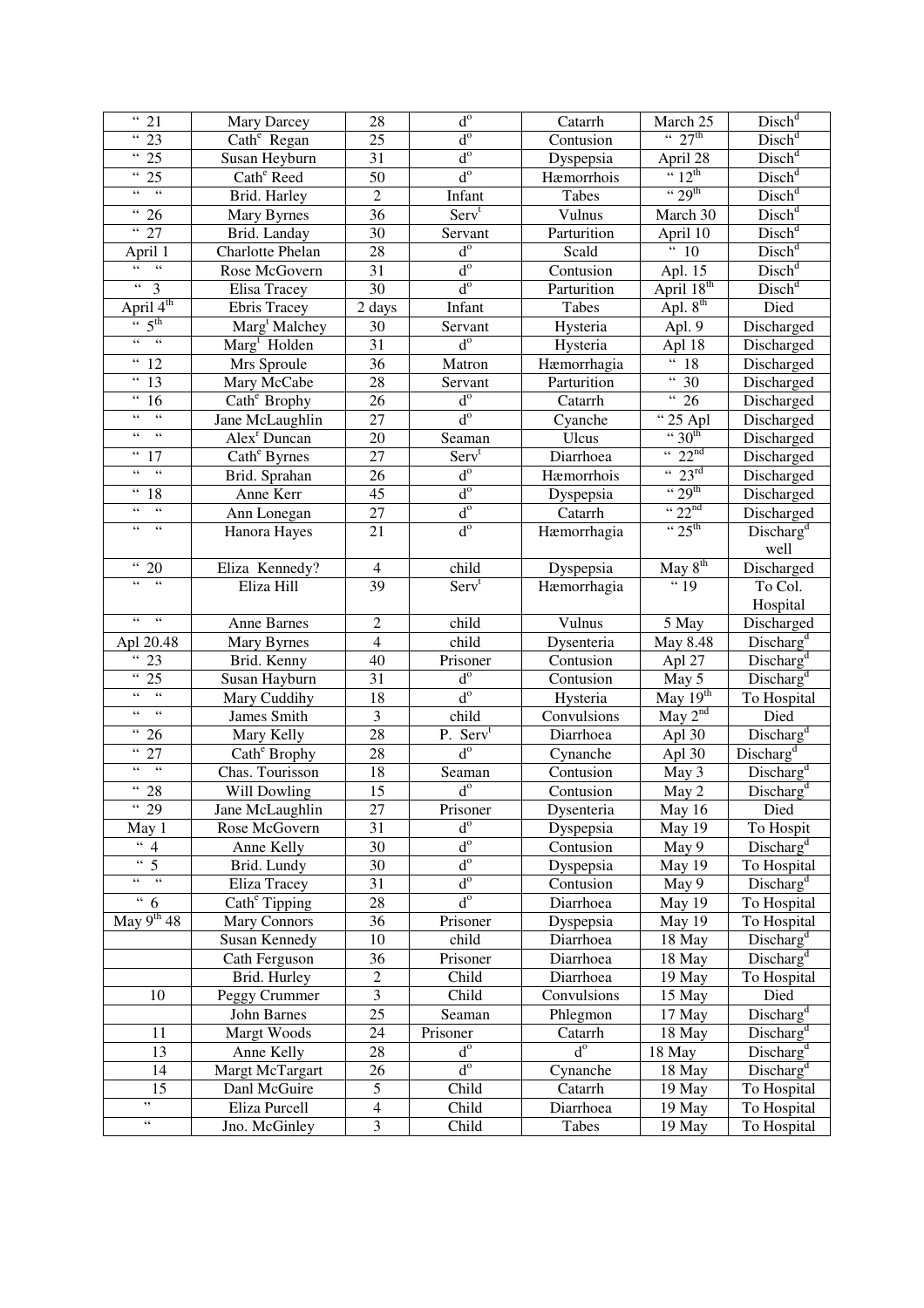# **Medical and Surgical Journal of Her Majesty's Convict Ship John Calvin between the 21 December 1847and the 23 May 1848 during which time the said shop has been employed in a voyage from Dublin to Hobart Town, Van Diemen's Land**

| <b>JPEG PB100635</b>               |                   |                                                                                                                                                                                                        |                                                                                                                                                                                                                                                                                                                                                                                                                                                                                                                                                                                                                                                                                                                                                                                                                                                                                                                                                                                                                                                                                                                   |
|------------------------------------|-------------------|--------------------------------------------------------------------------------------------------------------------------------------------------------------------------------------------------------|-------------------------------------------------------------------------------------------------------------------------------------------------------------------------------------------------------------------------------------------------------------------------------------------------------------------------------------------------------------------------------------------------------------------------------------------------------------------------------------------------------------------------------------------------------------------------------------------------------------------------------------------------------------------------------------------------------------------------------------------------------------------------------------------------------------------------------------------------------------------------------------------------------------------------------------------------------------------------------------------------------------------------------------------------------------------------------------------------------------------|
| <b>Nature of</b><br><b>Disease</b> | No.<br>of<br>Case | Men's Names, Ages,<br><b>Qualities, Time when</b><br>and where taken ill,<br>and how disposed of.                                                                                                      | The History, Symptoms, Treatment, and Daily<br>Progress of the Disease or Hurt.                                                                                                                                                                                                                                                                                                                                                                                                                                                                                                                                                                                                                                                                                                                                                                                                                                                                                                                                                                                                                                   |
| Tabes<br><b>JPEG PB100636</b>      | 1                 | John Barnes<br>Son of Anne Prisoner<br>$\text{atat } 3 \frac{1}{2} \text{ years came}$<br>upon the Sick List at<br>Sea Feb <sup>y</sup> 1 and<br>Discharged into<br>Colonial Hospital<br>May 19th 1848 | Received on board 17 January at Kingstown, Dublin in a<br>very delicate attenuated state but complaining of no pain<br>or uneasiness beyond which such a degree of general<br>debility would impact - By his mothers account he had<br>not at any time of Life been strong although never<br>seriously ill till about a month previous to his<br>embarkation, he was then sent to Hospital and derived<br>considerable benefit. present symptoms,<br>anxiety of<br>expression and pallid face dry skin small excitable pulse<br>tumid abdomen and painful to the touch, thirst appetite<br>moderate.<br>Ordered a bath at 95° Feht. Sago diet and the following<br>medicine<br>Rx Pulv. Ipecac. comp. gr iv<br>Hydr. Chlorid gr ij<br>Mucil. G. Acacia q.s. ft Pil bis die sumend<br>Rx Mist. Quinae Zviij Cyathus parvul ter die<br>Feby 2 pain increased and passed a restless night,<br>Bowels not moved for two days.<br>Rx Ol. Ricini spt zij st. sd<br>Habt. Decoct Papas lbiij ft Foment sæpe utendum<br>3 <sup>rd</sup> past a better night, Bowels free skin moist and feels a<br>desire for more food.- |
|                                    |                   |                                                                                                                                                                                                        | Cont. Remedia<br>$5^{\text{th}}$<br>pain nearly removed, only slightly increased by<br>pressure and certainly diminished in size.<br>Cont. Mist Tonica & Pil<br>10. going on well, and appears to have been regaining<br>strength for several days past. allowed preserved meat &<br>Ziij of Port Wine daily.<br>15. complains of pain about the Loins, and frequent<br>purging and is losing the lately regained strength and<br>flesh.<br>Rx. Mist. Cretæ c Zvj<br>Tinct Opii zj<br>Tinct Catechu ziij ft Mist. Cochl ij p.r.n.<br>Cont Mist et Pilul<br>18 <sup>th</sup> Bowels relieved by the Chalk and appetite again<br>improving<br>Pergat<br>$20th$ rests well at night and is certainly better Ziv wine<br>Pergat<br>25 little alteration since last report<br>Contin <sup>r</sup> Remedia<br><b>March.</b> 1848<br>Diarrhoea returned with Tenesmus, Belly tymponitic<br>and painful, heat of skin, thirst and some Pyrexia - Wine<br>to be omitted, and diet changed to Arrowroot<br>Contin'. Foment opiate Ibiij                                                                                     |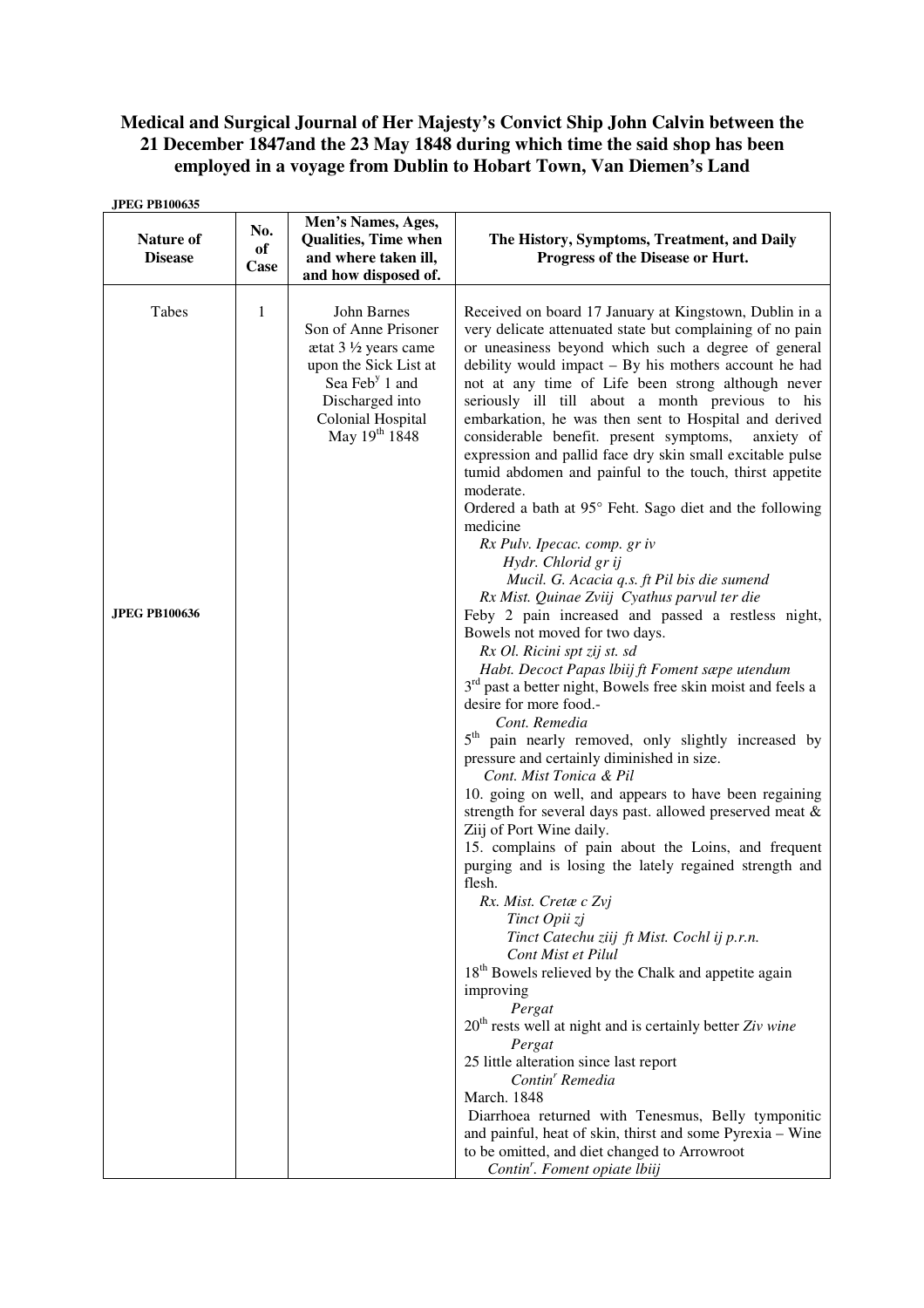|                               |               |                                                                                                                                                                                                      | <b>Repet Pilul</b><br>Rx Mist. Potas nit Zviij<br>Cochl ij $2^{i}$ hor. sumend<br>Rep. Mistur Cretæ zvj<br>2 <sup>nd</sup> pain relieved and rested soundly for some hours<br>Contin'. Remedia<br>10. going on well but slowly and gaining strength, altho'<br>is still much emaciated, ordered Broth diet and Ziv Wine<br>Abdomen<br>of natural<br>25<br>size<br>and<br>appearance,<br>considerable flesh and strength gained within these ten<br>days pyrexia relieved<br>Rx Mist. Inf Gent Zviij<br>Quinæ Sulph gr x<br>Syrup Simpl zfs M fiat Mistura cyath parvul ter<br>die<br>May 5 gradually recovering, altho much emaciated<br>Pergat<br>19 rapidly convalescing, appetite restored and spirits<br>good, but remains remarkable thin with shrunken<br>contracted features - An order having just arrived for the<br>discharge of all, the least indisposed, he is removed to<br>the Colonial Hospital.                                                                                                                                                                                                                                                                                                                                                                                                                                                                                                                                                                                                                                                                                                                                                                      |
|-------------------------------|---------------|------------------------------------------------------------------------------------------------------------------------------------------------------------------------------------------------------|---------------------------------------------------------------------------------------------------------------------------------------------------------------------------------------------------------------------------------------------------------------------------------------------------------------------------------------------------------------------------------------------------------------------------------------------------------------------------------------------------------------------------------------------------------------------------------------------------------------------------------------------------------------------------------------------------------------------------------------------------------------------------------------------------------------------------------------------------------------------------------------------------------------------------------------------------------------------------------------------------------------------------------------------------------------------------------------------------------------------------------------------------------------------------------------------------------------------------------------------------------------------------------------------------------------------------------------------------------------------------------------------------------------------------------------------------------------------------------------------------------------------------------------------------------------------------------------------------------------------------------------------------------------------------------------|
| <b>JPEG PB100637</b><br>Tabes | $\mathfrak 2$ | <b>Patrick McGinley</b><br>Ætat 8 years, son of<br>Mary McGinley placed<br>upon the Sick List 18<br>Feb <sup>y</sup> and discharged<br>into the Colonial<br>Hospital at Hobart<br>Town May 19th 1848 | Born in the County Tyrone, and represented by his<br>mother to have enjoyed good health up to the time of his<br>embarkation indeed he did not complain at that period,<br>notwithstanding he appeared to have lost flesh rapidly,<br>and became pale and dejected, no inclination for food,<br>listless, and would remain altogether in bed if permitted<br>to do so. Bowels torpid, Pulse feeble and slower than<br>natural Tongue clean, expression anxious ordered a Bath<br>95° and [a Sh ] Aperient of the Pulv. Salop. & Hyd.<br>Chlorid to be repeated if necessary. Arrow Root diet and<br>the following<br>Rx Infus Gent. Comp Zvfs<br>Sulph. Quinæ gr viij<br>Acid. Sulp. <sup>2</sup> j<br>Syr. Simpl Ziv M ft Mist Coch. Ij ter die sumend<br>Rx Pil. Hyd. Zfs<br>Pulv Ipecac comp. <sup>2</sup> j <b>M</b> -fiant Pilul. X. Cap i bis die<br>19. Bowels not moved<br>Habt. Ol. Ricini zvj<br>20. Several fœtid evacuations and feels much relieved<br>slept at times soundly<br>Cont. Mist. et Pilul. March 1. Mouth affected by the<br>Pills but little progress made since last report, no<br>increase of strength and extremities, more wasted than<br>other parts of the Body. ordered 1 Pt. of Porter daily and<br>the Mixture without the Pills.<br>Effusion of cold water night and morning<br>March 16 <sup>th</sup> Considerably improved by the cold effusion<br>and change of weather, appetite restored.<br>Contin <sup>'</sup> Remedia<br>26. beginning to regain flesh, is much more animated $\&$<br>stronger<br>Cont. Omnia<br>30 <sup>th</sup> was going on favourably till yesterday when he<br>caught cold upon deck and as obliged to be put below, |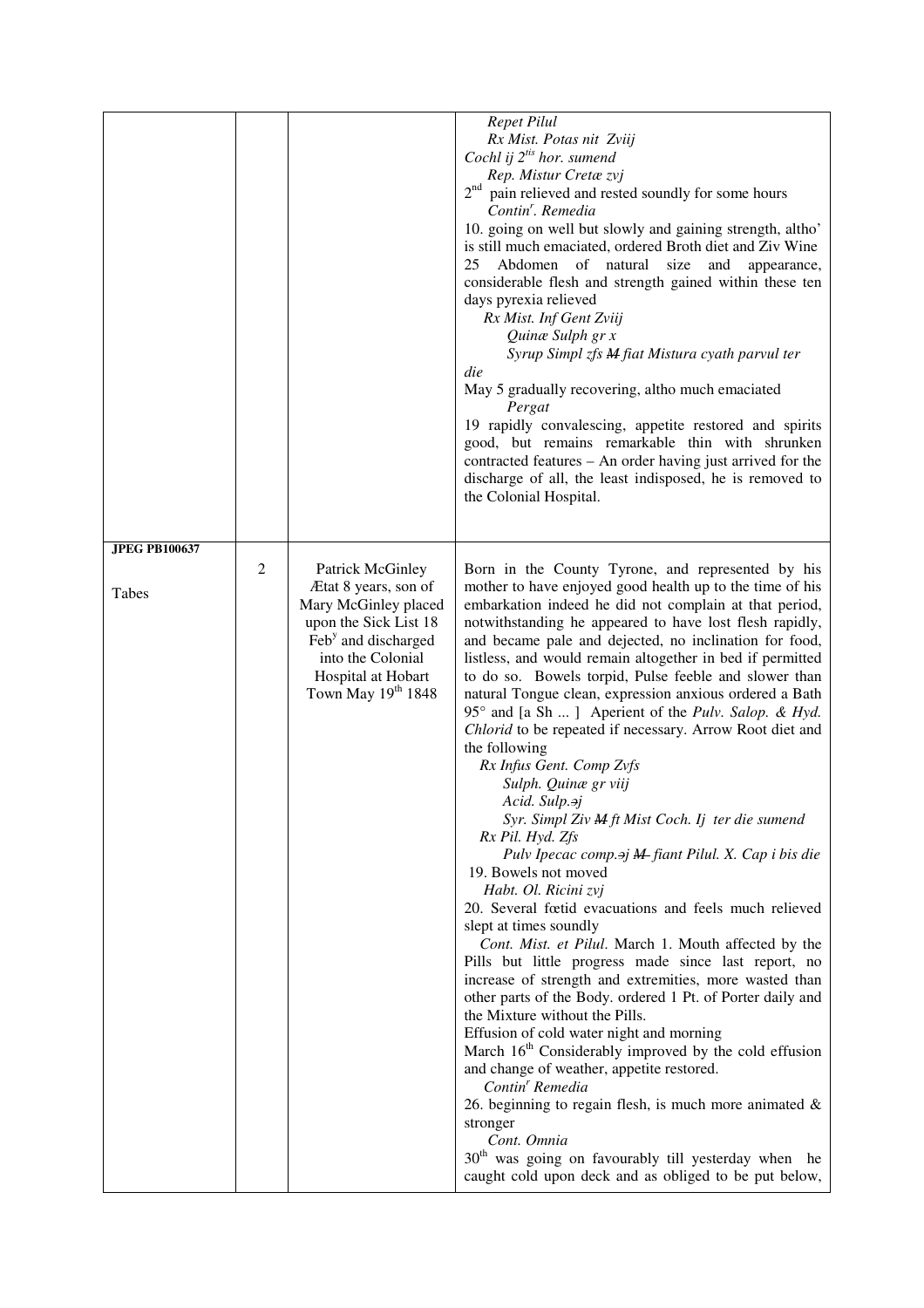|                |                                                                                                                                                                                             | and soon complained of sore throat, and difficult<br>respiration deglution (sic), cough, heat of skin, quick<br>Pulse and thirst.<br>Rx. Gargar. Acid lbj sæpe utend<br>Emplast. Lyttæ ad Pectori<br>Rx. Mist Sal co Ibj cum Tinct. Digit zij Coch ij 6tis<br>hor<br>April1.Blister rose well<br>and discharging<br>freely<br>inspiration more fee Bowels moved three times. Contin <sup>'</sup><br>Mist et Gargar.<br>5. Improving since last report<br>Pergat<br>10. says he has no complaint but feels extremely weak<br>and desponding features, pinched up and shrunken, is<br>listless and disposed to sleep.<br>Rx. Inf. Quassiae lbfs<br>Quinæ Sulph gr x<br>Syrup Simp Zfs<br>Acid Citr $\partial j$ M ft Mist Cochl.ij ter die sumend<br>Ziv of Port Wine twice daily & soup diet<br>$25th$ In better spirits and enjoys his food belly increased<br>in size, but the Legs continue unusually attenuated<br>Contin <sup>'</sup> Remedia<br>April 20.<br>Diarrhœa of liquid fœtid matter, mixed with Mucous<br>Rx. Pil Hydr. gr iij o.n.<br>Rx. Mist. Cretæ Zj ter die<br>25. Bowels regular and stools nearly natural<br>Cont. ut Supra et Mist Quinæ<br>30 improving gradually and beginning to regain flesh<br>Cont ut supra<br>May 10. Going on well and had no return of Diarrhœa<br>Contin' remedia<br>$12th$ only complains of weakness and slight soreness<br>about the mouth and Gums.<br>Rep. Mistura Quinæ<br>13. no alteration – prescribed the daily effusion of cold<br>water and deck exercise<br>17 <sup>th</sup> appears to derive much benefit by the Bath, appetite<br>[ving?] & feeds very heartily<br>19. gradually gaining Strength and aspect more healthy,<br>sleeps soundly at night and has taken daily exercise with<br>the cold effusion from choice and will I have no doubt<br>very speedily be restored to health - Discharged per<br>order of the Comptroller General to Colonial Hospital. |
|----------------|---------------------------------------------------------------------------------------------------------------------------------------------------------------------------------------------|--------------------------------------------------------------------------------------------------------------------------------------------------------------------------------------------------------------------------------------------------------------------------------------------------------------------------------------------------------------------------------------------------------------------------------------------------------------------------------------------------------------------------------------------------------------------------------------------------------------------------------------------------------------------------------------------------------------------------------------------------------------------------------------------------------------------------------------------------------------------------------------------------------------------------------------------------------------------------------------------------------------------------------------------------------------------------------------------------------------------------------------------------------------------------------------------------------------------------------------------------------------------------------------------------------------------------------------------------------------------------------------------------------------------------------------------------------------------------------------------------------------------------------------------------------------------------------------------------------------------------------------------------------------------------------------------------------------------------------------------------------------------------------------------------------------------------------------------------------------------------------------------------------------------------------------|
| $\mathfrak{Z}$ | Thomas Ronayne<br>Ætat 2 years son of<br>Bridget received on<br>board in a delicate state<br>of health Jan <sup>y</sup> 17 and<br>departed this life March<br>29 <sup>th</sup> 1848 at Sea. | Received with his mother from Grange Gorman<br>Penitentiary having been born in Prison, soon after birth<br>became sickly with an eruption covering almost the<br>entire Surface of the body, which was said to assume a<br>venereal character and disappeared under the treatment<br>] the mother had suffered severely from<br>then $\lceil$<br>secondary symptoms during her pregnancy but there<br>were no marks of such a character about the child upon<br>its Embarkation, although it was refused admission on<br>board from the extreme debility general emaciation and<br>sickly appearance its supply of nourishment from the                                                                                                                                                                                                                                                                                                                                                                                                                                                                                                                                                                                                                                                                                                                                                                                                                                                                                                                                                                                                                                                                                                                                                                                                                                                                                             |
|                |                                                                                                                                                                                             |                                                                                                                                                                                                                                                                                                                                                                                                                                                                                                                                                                                                                                                                                                                                                                                                                                                                                                                                                                                                                                                                                                                                                                                                                                                                                                                                                                                                                                                                                                                                                                                                                                                                                                                                                                                                                                                                                                                                      |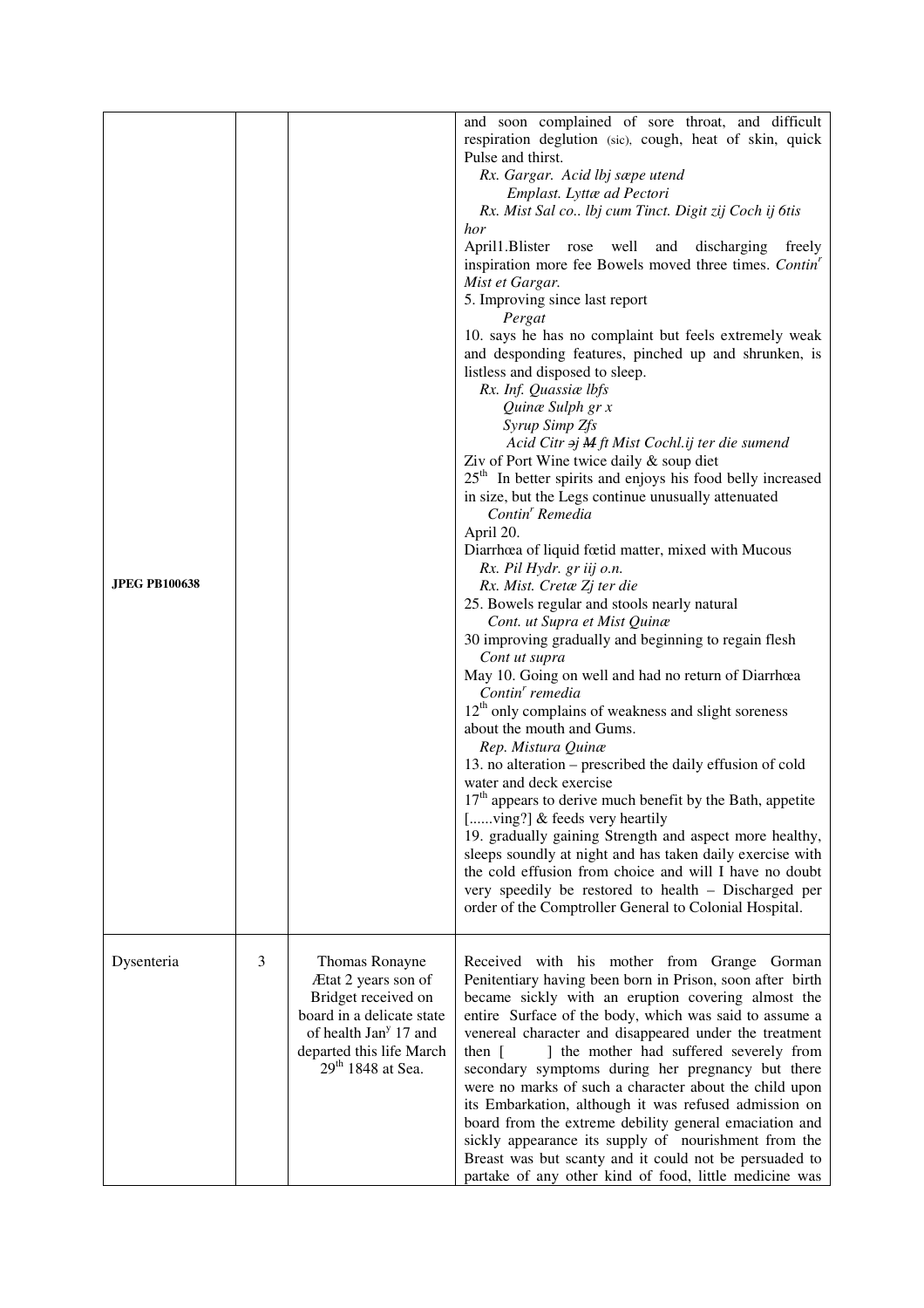|                      | given to the Child beyond a greatly alterative and castor            |
|----------------------|----------------------------------------------------------------------|
|                      | oil but the mother was placed upon a nutritious diet                 |
|                      | (extra) with Wine which considerably increased her flow              |
|                      | of milk however it gradually drooped and pined away,                 |
|                      | on the 19 July 48 was attacked with severe purging $\&$              |
|                      | became very restless and fretful, had rigors followed by             |
|                      | increased heat and ordinary pyrexial Symptoms Belly                  |
|                      |                                                                      |
|                      | Swollen and painful to the touch.                                    |
|                      | Ordered the warm bath and Fomentations to the                        |
|                      | Abdomen and the following medicine                                   |
| <b>JPEG PB100639</b> | Rx. Mist. Cretæ c Opii ziij 2 <sup>dis</sup> horis                   |
|                      | <b>Arrow Root</b>                                                    |
|                      | 20 <sup>th</sup> passed a better night and appears relieved by the   |
|                      | Fomentation stools frequent and watery mixed with                    |
|                      | small lumps of hard fæcal matter -                                   |
|                      | Habeat Enemata bis die                                               |
|                      | Rx. Ol. Ricini ziij st sd.                                           |
|                      | 21. appears now free of pain takes the bread anxiously               |
|                      | but effuses the Arrow Root.                                          |
|                      | Contin' Mist Cretæ                                                   |
|                      | 24. Stools less frequent                                             |
|                      | Pergat                                                               |
|                      | 26.appetite good, now sprightly and appears to enjoy the             |
|                      | preserved milk with Sago the former being kindly given               |
|                      | by the Captain.                                                      |
|                      |                                                                      |
|                      | 28. Continues to improve although like many of the                   |
|                      | children greatly fallen away.                                        |
|                      | Cont. Remedia                                                        |
|                      | March 2. Mouth and Gums affected by the very smallest                |
|                      | doses of Calomel possible, Stools copious and nearly                 |
|                      | natural.                                                             |
|                      | Pergat                                                               |
|                      | 5. not so well yesterday and had one very severe                     |
|                      | convulsive attack about 4 am. Leaving him comatose and               |
|                      | extremely languid.                                                   |
|                      | Empl. Lyttæ ad capit,                                                |
|                      | Vespere. No relief of symptoms                                       |
|                      | Habt. Baln Cal 95°                                                   |
|                      | March 6 <sup>th</sup> sustained the fatigue of the bath, and appears |
|                      | much relieved for a time when the disposition to sleep               |
|                      | again returned is roused with great difficulty to take the           |
|                      | Bread, and obstinately refuses any other kind of food,               |
|                      | Blister discharging freely, had one paroxysm in the                  |
|                      | night, but of short duration and much milder in type –               |
|                      | Debility and general exhaustion very alarming -                      |
|                      | Stimulants applied to the nostrils and wine prescribed ad            |
|                      | libitum.                                                             |
|                      |                                                                      |
|                      | 7. little or no mitigation in the symptoms                           |
|                      | Empl. Lyttæ ad nuchæ cap                                             |
|                      | Vespere. Continues much the same mustard Poultices                   |
|                      | ordered to the Calves of the Legs and soles of the feet -            |
|                      | gums scarified.                                                      |
|                      | 10. Convulsions less frequent. Blister discharging                   |
|                      | copiously                                                            |
|                      | 20. no return of Convulsions but manifest no signs of life           |
|                      | except suddenly roused, debility hourly increasing                   |
|                      | deglution difficult, only a few drops of wine taken at a             |
|                      | time.                                                                |
|                      | 25 Blisters nearly healed but to all appearances fast                |
|                      | sinking, emaciation so great that it is quite incredulous            |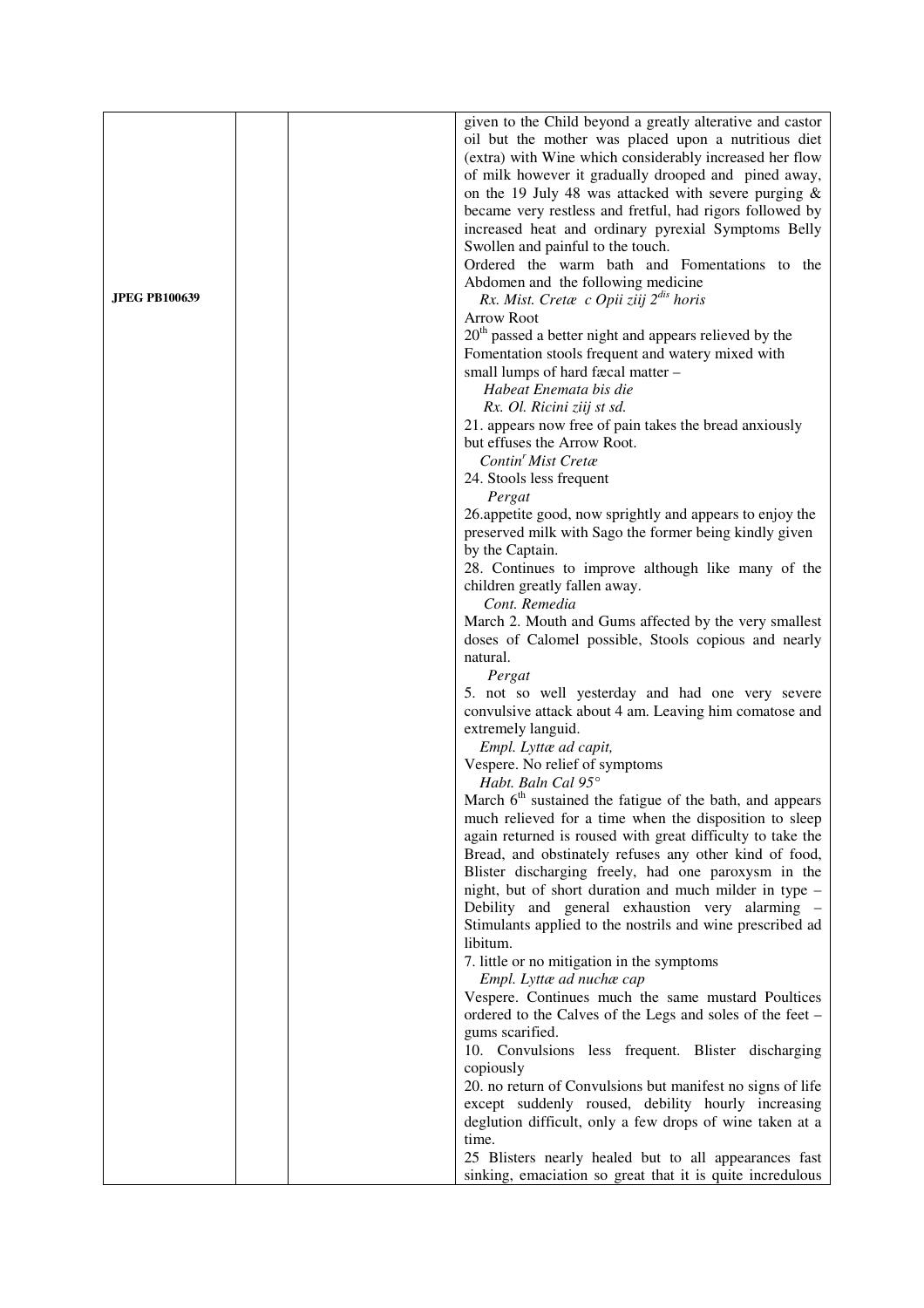|                                    |   |                                                                                                                             | life is so long sustained.<br>29 Convulsions returning daily had one today about noon<br>more severe than heretofore which terminated in the<br>extinction of life at 2 PM.                                                                                                                                                                                                                                                                                                                                                                                                                                                                                                                                                                                                                                                                                                                                                                                                                                                                                                                                                                                                                                                                                                                                                                                                                                                                                                                                                                                                                                                                                                                                                                                                                                                                                                                                                                                                                                                                                                                          |
|------------------------------------|---|-----------------------------------------------------------------------------------------------------------------------------|------------------------------------------------------------------------------------------------------------------------------------------------------------------------------------------------------------------------------------------------------------------------------------------------------------------------------------------------------------------------------------------------------------------------------------------------------------------------------------------------------------------------------------------------------------------------------------------------------------------------------------------------------------------------------------------------------------------------------------------------------------------------------------------------------------------------------------------------------------------------------------------------------------------------------------------------------------------------------------------------------------------------------------------------------------------------------------------------------------------------------------------------------------------------------------------------------------------------------------------------------------------------------------------------------------------------------------------------------------------------------------------------------------------------------------------------------------------------------------------------------------------------------------------------------------------------------------------------------------------------------------------------------------------------------------------------------------------------------------------------------------------------------------------------------------------------------------------------------------------------------------------------------------------------------------------------------------------------------------------------------------------------------------------------------------------------------------------------------|
| <b>JPEG PB100640</b><br>Convulsio  | 4 | Eliz. Nowlan<br>Aged 2 months taken ill<br>the 6 March 1848 and<br>discharged well same<br>month                            | Unusually large frame and born on board the Ship the<br>25 <sup>th</sup> January 1848, the first night sailing from Kingstown,<br>the labour being natural and terminating after about half<br>a dozen moderately severe Pains a remarkably fine child,<br>and apparently healthy, continued to improve (the<br>mother having an abundance of milk) till the morning of<br>the 6 <sup>th</sup> March when I was called to attend and found it<br>suffering with strong convulsions, foaming at the mouth,<br>struggling violently with fixed Pupils, face pale, lips<br>livid and breathing hurriedly -<br>Was immersed in a bath for fifteen minutes, and about<br>Ziv of blood abstracted to the Arm, which relieved<br>paroxysm and consciousness returned.<br>Rx. Ol. Ricini ziij opus fits<br>Vespere – remained free of convulsions till noon (a space<br>of six hours) when another attack appeared and<br>continued for twenty minutes with great virulence<br>(violence) at short intervals the Fits again returned<br>towards Evening, Bowels well discharged after the third<br>dose of oils.<br>Rep. Baln. calid -<br>Rx. Hydr. Chlorid gr iij<br>Pulv. Sacch. gr iv <i>M</i> -ft Pulv. 4 <sup>tis</sup> hor. Sumend.<br>Had only two attacks early this morning much<br>diminished in strength.<br>Cont. Pulv. Calomel.<br>8 <sup>th</sup> Slept well through the night and takes the breast very<br>eagerly. No evacuation for thirty hours.<br>Cont. Ut heri<br>Rx. Ol. Ricini ziij<br>Vespere. Several copious fœtid dejections, and no return<br>of spasm or convulsive action except in the facial<br>muscles.<br>Cont. Hyd. Chlorid.<br>$9th$ fretful and restless the early part of the night, as given<br>a Draught composed of 10 min. of the Tinct Opii in Zij<br>of Simple Syrup - shortly after which it fell into a calm<br>tranquil sleep till daylight.-<br>Omit. Media<br>$10th$ had no return of symptoms, appetite good, and to<br>every appearance free of Disease, Discharged (the<br>weather being beautifully fair) to enable the mother to<br>take it upon Deck. |
| <b>JPEG PB100641</b><br>Hæmorrhois | 5 | Esther Reid æt: 50<br>years placed upon the<br>Sick list 25 <sup>th</sup> march and<br>discharged well<br>$12th$ April 1848 | Belonging to the County Wicklow and received on board<br>Jany 18 from Grange Gorman Penitentiary, full habit of<br>Body and strong muscular frame subject to Hæmorrhois<br>for many years in mild form, undergone at various times<br>long imprisonment. At the period of embarkation her<br>general health was good for one so advanced in years<br>and continued to be so for up to the 25 <sup>th</sup> March 1848<br>when she presented herself complaining of acute                                                                                                                                                                                                                                                                                                                                                                                                                                                                                                                                                                                                                                                                                                                                                                                                                                                                                                                                                                                                                                                                                                                                                                                                                                                                                                                                                                                                                                                                                                                                                                                                                             |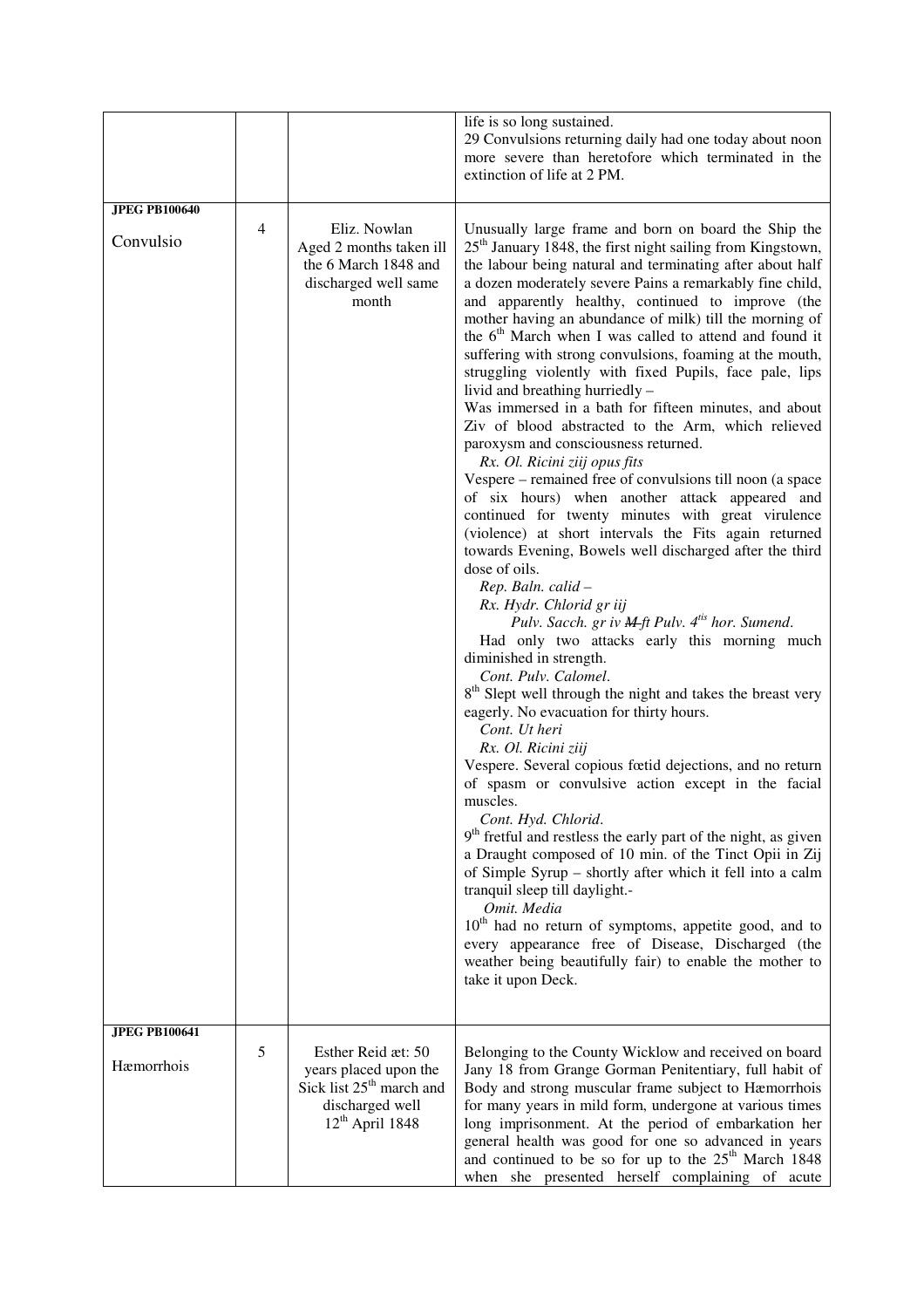|                                   |   |                                                                                                                                                  | lancinating pains in the perineum and about the Anus<br>surrounding which there was much swelling and high<br>inflammatory action, quick full Pulse, dry skin, foul<br>Tongue, restlessness, constipated Bowels and other<br>pyrexial symptoms.<br>Habt. Baln, Cal. ad 96°<br>Venæ Sectio as Zxx<br>Rx. Hyd. Chorid gr v. st postea hor ij<br>Haust. Salap (salep?) ij<br>Sago Diet and Decoct. Hordie ad libitum<br>26 <sup>th</sup> derived much benefit from the Bleeding and Bowels<br>freely relieved, Tumours about the anus much increased<br>in size but softer to the touch.<br>Habt. Foment. Decoct. Auth. lbij<br>Rx. Mist. Potassæ Nit. Zviij<br>Cochl ij 4 <sup>tis</sup> hor. Sumend.<br>Rx. Tinct. Opii M 40<br>Aqua Menth Pip Zi M ft Haust hora Somni<br>Sumend.<br>March 27, 1848<br>Passed a good night and is free from pain.<br>Contin <sup>'</sup> ut heri<br>28 <sup>th</sup> Perineum more swollen but some of the tumours<br>diminished in size discharging a fœtid saneous<br>[sanguineous?] matter.<br>Cont. Omnia<br>April 1. An incision made by a lancet into the most<br>depending part of the Perineum gave exit to fully eight<br>ounces of well formed Pus, and afforded great relief.<br>Habt. Catap. 4 <sup>tis</sup> horis<br>Cont. Fomat. et Haust.<br>2. Abscess discharging copiously had cold rigors for an<br>hour this morning $-\frac{1}{2}$ Pint of Wine daily with soup diet.<br>3. Slept well & no return of rigors<br>Contin <sup>'</sup> Omnia<br>5. Going on well all the Tumours not opened by<br>suppuration were deeply scarified.<br>Cont. ut heri<br>10. Swelling nearly disappeared and discharge |
|-----------------------------------|---|--------------------------------------------------------------------------------------------------------------------------------------------------|-----------------------------------------------------------------------------------------------------------------------------------------------------------------------------------------------------------------------------------------------------------------------------------------------------------------------------------------------------------------------------------------------------------------------------------------------------------------------------------------------------------------------------------------------------------------------------------------------------------------------------------------------------------------------------------------------------------------------------------------------------------------------------------------------------------------------------------------------------------------------------------------------------------------------------------------------------------------------------------------------------------------------------------------------------------------------------------------------------------------------------------------------------------------------------------------------------------------------------------------------------------------------------------------------------------------------------------------------------------------------------------------------------------------------------------------------------------------------------------------------------------------------------------------------------------------------------------------------------------------------------------------------------------|
|                                   |   |                                                                                                                                                  | diminished has no pain. Bowels regular.<br>Cont. Remedia<br>11. going on favourably, no return of rigors, or headache,<br>appetite good, sleep natural.<br>12. no further discharge the sores being completely                                                                                                                                                                                                                                                                                                                                                                                                                                                                                                                                                                                                                                                                                                                                                                                                                                                                                                                                                                                                                                                                                                                                                                                                                                                                                                                                                                                                                                            |
|                                   |   |                                                                                                                                                  | citatrized [cicatrized] and swelling removed.<br>Discharged for the benefit of air and deck exercise.<br>In this case I found the chloride of Zinc Solution<br>peculiarly useful in destroying Fœtor.                                                                                                                                                                                                                                                                                                                                                                                                                                                                                                                                                                                                                                                                                                                                                                                                                                                                                                                                                                                                                                                                                                                                                                                                                                                                                                                                                                                                                                                     |
| <b>JPEG PB100642</b><br>Dyspepsia | 6 | Brid. Lunday<br>Ætat 30 years<br>Prisoner lastly taken<br>upon the Sick List and<br>discharged to the<br>Colonial Hospital<br>$19^{th}$ May 1848 | Embarked at Kingstown, Dublin, from Grange Gorman<br>Penitentiary January 18. 1848 apparently in good health,<br>and supposed to be far advanced in pregnancy, indeed<br>within a few days of her confinement had four natural<br>Labours previously and all Children living - Placed upon<br>the Sicklist about ten days subsequent to her embarkation<br>with obstinate constipation of the Bowels and retention<br>of urine but perfectly relaxed by the use of the Catheter,<br>Enemas and oleaginous aperients.                                                                                                                                                                                                                                                                                                                                                                                                                                                                                                                                                                                                                                                                                                                                                                                                                                                                                                                                                                                                                                                                                                                                      |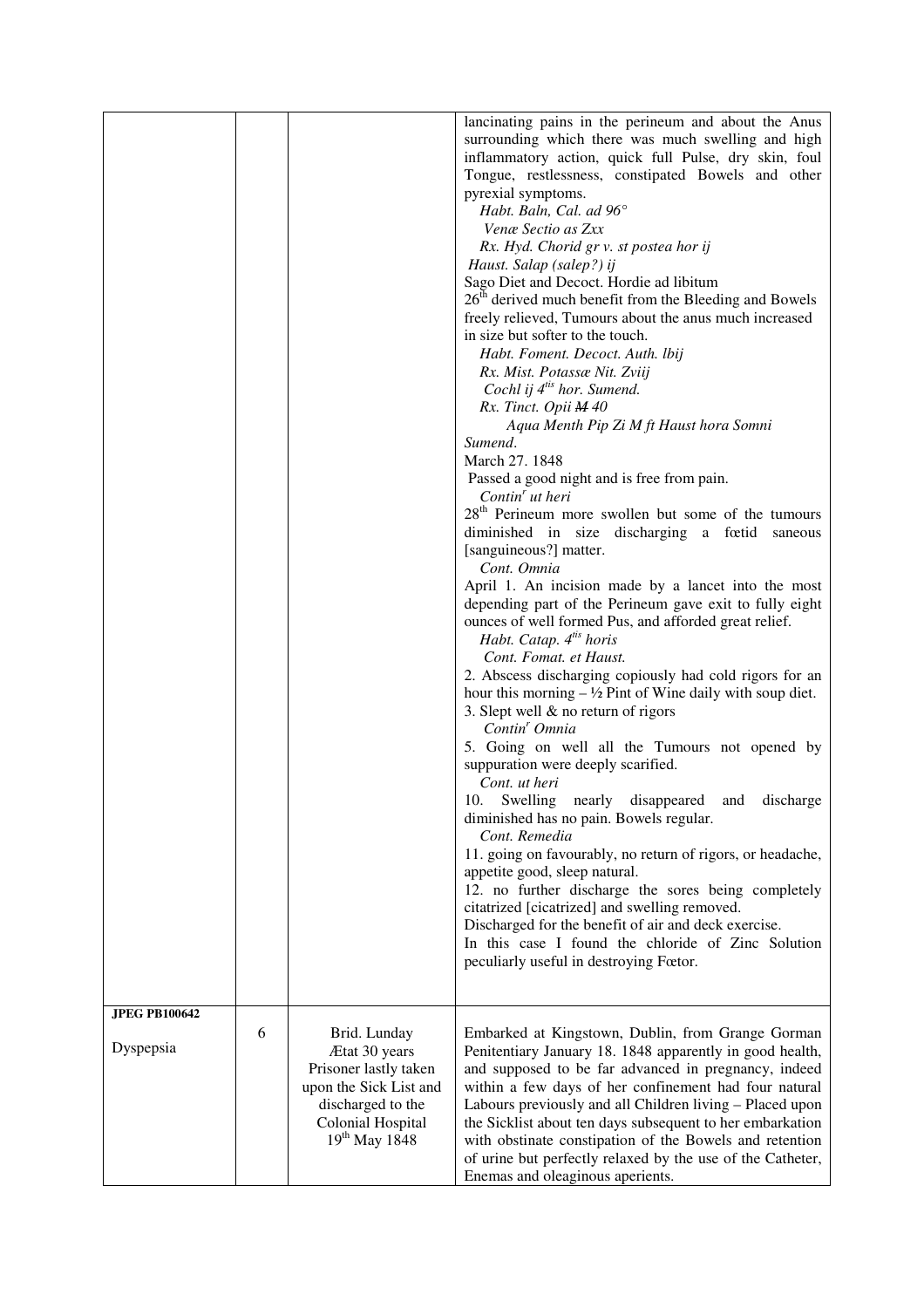|                      |  | The latter end of February was attacked with what she                   |
|----------------------|--|-------------------------------------------------------------------------|
|                      |  | considered labour pains but an examination proved them                  |
|                      |  | to be simply of a spasmodic character and well removed                  |
|                      |  | by opiates.                                                             |
|                      |  | March 26 <sup>th</sup> she again sent for me suffering severely from    |
|                      |  | frequent bearing down abdominal pains labour having                     |
|                      |  | commenced about an hour previously, the right arm and                   |
|                      |  | shoulder of the child was partially protruding and                      |
|                      |  | pressing heavily upon the perineum these pains soon                     |
|                      |  | after my seeing her disappeared, and she slept soundly                  |
|                      |  | for some hours through the day, at 6pm a sudden pain                    |
|                      |  | discharged the Liquor Amnii in considerable quantity,                   |
|                      |  | but as the pains did not return except at long intervals,               |
|                      |  | and then of not sufficient strength to assist the process,              |
|                      |  | an attempt was made at turning – prescribed an enema                    |
|                      |  | every hour till the bowels were freely acted on after                   |
|                      |  | which she continued tranquil for the night.                             |
|                      |  | $27th$ 5 AM pains more frequent, and of greater strength,               |
|                      |  |                                                                         |
|                      |  | but to all appearance perfectly useless as far as                       |
|                      |  | concerned the expulsion of the child. I therefore deemed                |
|                      |  | it necessary to return the protruding arm, which was                    |
|                      |  | completely filling up the labia but not sufficiently so to              |
|                      |  | prevent a great Hæmorrhage, turn and bring down the                     |
|                      |  | feet which was only effected with the greatest difficulty               |
|                      |  | the child was unusually large and the dimensions of the                 |
|                      |  | Pelvis of the woman very limited. It seemed to have been                |
|                      |  | dead but after hours previous to the delivery, the                      |
|                      |  | expulsion of the Placenta soon followed with an increase                |
|                      |  | of Hæmorrhage, the latter continuous about half an hour                 |
|                      |  | unabated a Roller was pact around the Belly &                           |
| <b>JPEG PB100643</b> |  | compresses applied, the following Drought prescribed<br>Rx Mist Sal. Zi |
|                      |  | Tinct Opii et Digit a a M xxx ft Haust. st. sd rep.                     |
|                      |  | Si opus sit                                                             |
|                      |  | Arrow Root diet & Lemonade                                              |
|                      |  | 8PM. Hæmorrhage ceased, intense pain in the                             |
|                      |  | Hypogastric region, heat of skin, strong bounding pulse                 |
|                      |  | and an expression of much anxiety – abdomen hard with                   |
|                      |  | spasmodic twitching of the muscles.                                     |
|                      |  | Habt. Foment.c Decoct Anthem                                            |
|                      |  | Vene Sectio as Zxij                                                     |
|                      |  | 12 PM somewhat easier                                                   |
|                      |  | Rx Ol. Ricini zvj Aq ziv                                                |
|                      |  | Ft Haust. stat. Sumend.                                                 |
|                      |  | 28 <sup>th</sup> had some hours good sleep, and Bowels twice            |
|                      |  | relieved pain less severe and abdomen not so tender.                    |
|                      |  | Cont. Foment. Ibij                                                      |
|                      |  | Rx Mist. Pot. Nit Zviij                                                 |
|                      |  | Cyathe parvul $4^{t}$ horis                                             |
|                      |  | 29. past a restless night, and not so well today, pulse                 |
|                      |  | quick and wiry.                                                         |
|                      |  | Rept. Vene Sectio ad Zxij                                               |
|                      |  | Cont. Omnia                                                             |
|                      |  | Vespere. Blood drawn buffed and cupped, headache and                    |
|                      |  | confusion of ideas –                                                    |
|                      |  | Rept. Vene Sectio                                                       |
|                      |  | Habt. Baln. Calid                                                       |
|                      |  | Rx. Haust. Anodyn Zj hs                                                 |
|                      |  | 30. past an indifferent night, is better today, syncope                 |
|                      |  | produced by bleeding -                                                  |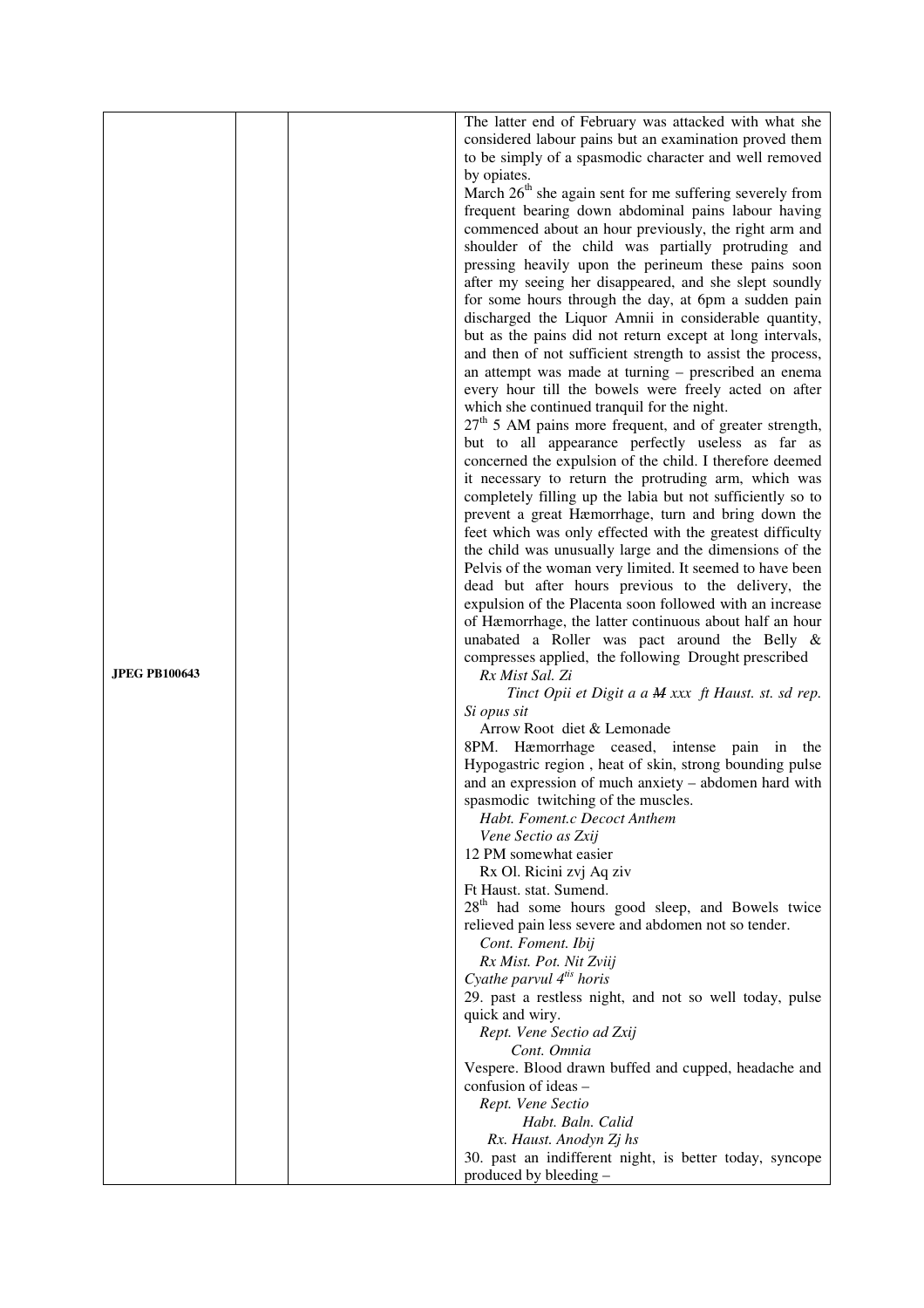|                      |   |                                       | Cont. Mist. et Haust.<br>April 1. No return of pain, is more tranquil, Pulse soft                               |
|----------------------|---|---------------------------------------|-----------------------------------------------------------------------------------------------------------------|
|                      |   |                                       | and regular, headache relieved - much debilitated -                                                             |
|                      |   |                                       | Ordered soup diet and Ziij daily                                                                                |
|                      |   |                                       | Rx. Inf. Gent. Comp. Z viifs                                                                                    |
|                      |   |                                       | Quinæ Sulph gr x<br>Tinct. Card. c ziij <b>M</b> ft Mist. Cyathe parv. ter die sd.                              |
|                      |   |                                       | 5 going so well and feels much stronger & more                                                                  |
|                      |   |                                       | animated.                                                                                                       |
|                      |   |                                       | Cont. Remedia                                                                                                   |
|                      |   |                                       | 8. continues to improve rapidly.                                                                                |
|                      |   |                                       | Cont. Remedia. Ziv Wine                                                                                         |
|                      |   |                                       | 15. appetite not so good, complains of great languor and<br>weakness.                                           |
|                      |   |                                       | Contin <sup>'</sup> . Medicamenta                                                                               |
|                      |   |                                       | Allowed 1 pint of Porter daily                                                                                  |
|                      |   |                                       | $Rx.$ Pil. Hyd. $\rightarrow j$                                                                                 |
|                      |   |                                       | Pulv. Rhei zj M fiant et divid in Pil xxj capiat unam                                                           |
|                      |   |                                       | bis die<br><b>Rept Mist Tonica</b>                                                                              |
|                      |   |                                       | 25. regaining strength and flesh but slowly appetite                                                            |
|                      |   |                                       | increased                                                                                                       |
|                      |   |                                       | Pergat                                                                                                          |
|                      |   |                                       | May 5 able to take deck exercise and rest well at night                                                         |
|                      |   |                                       | Pergat<br>$12th$ continues to improve rapidly                                                                   |
|                      |   |                                       | Pergat                                                                                                          |
|                      |   |                                       | 12 <sup>th</sup> Rep. Mist. omit. Pilul                                                                         |
|                      |   |                                       | 19 <sup>th</sup> health nearly re-established and little or no                                                  |
|                      |   |                                       | functional derangement, but at her own particular request                                                       |
|                      |   |                                       | was sent to the Col. Hospital prepartory to final<br>discharge into HMs "Anson" for probation.                  |
|                      |   |                                       |                                                                                                                 |
|                      |   |                                       |                                                                                                                 |
| <b>JPEG PB100644</b> | 7 | John Tracey born and                  | Small delicate and attenuated child scarcely possessing                                                         |
|                      |   | placed upon the Sick                  | life, born at 1pm 4 <sup>th</sup> April 1848, mother sickly and                                                 |
| Tabes                |   | List April 4 <sup>th</sup> at Sea and | suffered at different times during her imprisonment in                                                          |
|                      |   | departed this life April              | the Penitentiary Dublin from indigestion and extreme                                                            |
|                      |   | 8 <sup>th</sup> 1848 at 1 am.         | weakness, twice upon my list during the passage                                                                 |
|                      |   |                                       | requiring Tonics and extra Diet of wine and preserved<br>meats – Infant from the beginning not able to take the |
|                      |   |                                       | breast, nor could it swallow any other kind of food                                                             |
|                      |   |                                       | except in very small quantities, - The Ol. Ricini was                                                           |
|                      |   |                                       | prescribed in minute proportions with some benefit, and                                                         |
|                      |   |                                       | it did appear to rally after the use of the warm Bath and                                                       |
|                      |   |                                       | weak Wine and Water<br>5 had some sleep at times during the night, but not                                      |
|                      |   |                                       | relieved of its distressing languor, another woman tried                                                        |
|                      |   |                                       | to suckle it but it was found too weak to sufficiently take                                                     |
|                      |   |                                       | the Breast,                                                                                                     |
|                      |   |                                       | 6. took a little food this morn and was unable to retain it                                                     |
|                      |   |                                       | upon the Stomach.<br>7. more cheerful and [livish?]than heretofore but the                                      |
|                      |   |                                       | powers of life continue languid in the extreme.                                                                 |
|                      |   |                                       | 8. 4 am. gradually sinking this night & expired at 1am                                                          |
|                      |   |                                       |                                                                                                                 |
|                      |   |                                       | exhausted.                                                                                                      |
|                      |   |                                       |                                                                                                                 |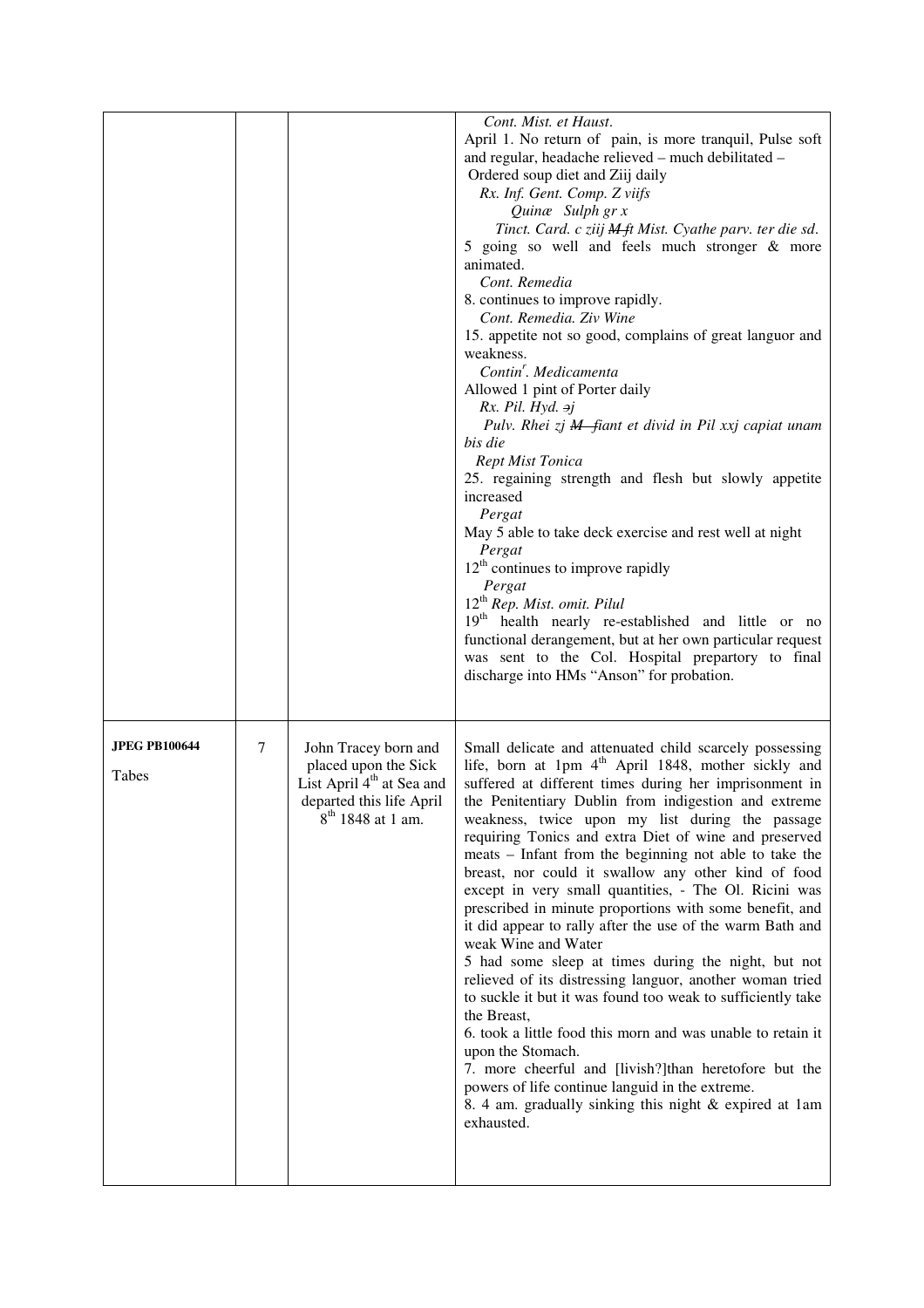| Dysenteria           | 8 | Jane McLaughlin<br>Ætat 27, Prisoner came<br>upon the Sick List<br>29 April at Sea and<br>departed this life<br>May 16 1848 | Pale and sickly in appearance belonging to Co.<br>Londonderry Ireland, brought up as an outdoor Servant,<br>the mother of three children one of whom is now on<br>board of weak intellect.<br>First came upon the Sick List the early part of the month<br>of April with cynanche Tonsill, and was then bled,<br>blistered and placed under a continued course of<br>Alteratives with aperients Saline and astringent Gargles,<br>and quite recovered, three days after she was attacked<br>with Diarrhoea accompanied with Tenesmus and painful<br>dejections when a Bath was prescribed and Enemas of<br>Decoct Anthem. The following day Apl 29 the symptoms<br>were much increased with coated Tongue, heated dry<br>skin and irritable small quick Pulse.<br>Sago diet<br>Rept Baln calid ad 95°<br>Rx. Mist Creta comp. Zviij<br>Cochl ij 4 <sup>tis</sup> hor. Sumend.<br>30 past a restless night, stools watery and fœtid mixed<br>with scybala<br>Rept. Mist Creta ut heri<br>$Rx.$ Pil. Hydr $\rightarrow j$<br>Pulv. Ipecac comp zj M st. fiant Pil xij cap. ij bis<br>die                   |
|----------------------|---|-----------------------------------------------------------------------------------------------------------------------------|----------------------------------------------------------------------------------------------------------------------------------------------------------------------------------------------------------------------------------------------------------------------------------------------------------------------------------------------------------------------------------------------------------------------------------------------------------------------------------------------------------------------------------------------------------------------------------------------------------------------------------------------------------------------------------------------------------------------------------------------------------------------------------------------------------------------------------------------------------------------------------------------------------------------------------------------------------------------------------------------------------------------------------------------------------------------------------------------------------|
| <b>JPEG PB100645</b> |   |                                                                                                                             | May 1. Purging less severe but complains of great<br>debility and exhaustion - there is great wasting of flesh<br>and anxiety of expression Zii of Port every four hours<br>and chicken broth diet.<br>Cont. medicamenta<br>May 2. General debility increased dejections mixed with                                                                                                                                                                                                                                                                                                                                                                                                                                                                                                                                                                                                                                                                                                                                                                                                                      |
|                      |   |                                                                                                                             | blood and large quantities of mucus appetite [deplored?]<br>[depressed?] & decreased<br>Rep. Omnia<br>Rx. Zinci Sulph gr vj<br>Mica Panis qs fiant Pil xij capiat j ter die<br>$3rd$ little improvement since yesterday<br>Contin <sup>r</sup> Remedia<br>5 rested well last night, and pain with Tenesmus less<br>severe, no stool for 24 hours<br>Cont ut antea<br>Rx. Ol. Ricini zvj in Aq. Menth. Pip.<br>8 Purging decreased and stools more natural although<br>she is losing flesh daily.<br>Pergat. 1/2 Wine<br>10 Several stools voided unconsciously in the night<br>extreme emaciation and occasional incoherence of<br>speech, at other times stupor and listlessness.<br>Emp. Lyttæ ad nuchæ<br>Rx. Mist. Quinæ Zj 4 horis<br>13 gradually sinking since last report, stools and urine<br>passed involuntarily, mind wandering & incoherent.<br>Cont. Omnia<br>16. Wine and other Stimulants prescribed as occasion<br>required, with only temporary relief, became strongly<br>convulsed at an early hour this morning with complete<br>insensibility and death closed the scene at 11 am. |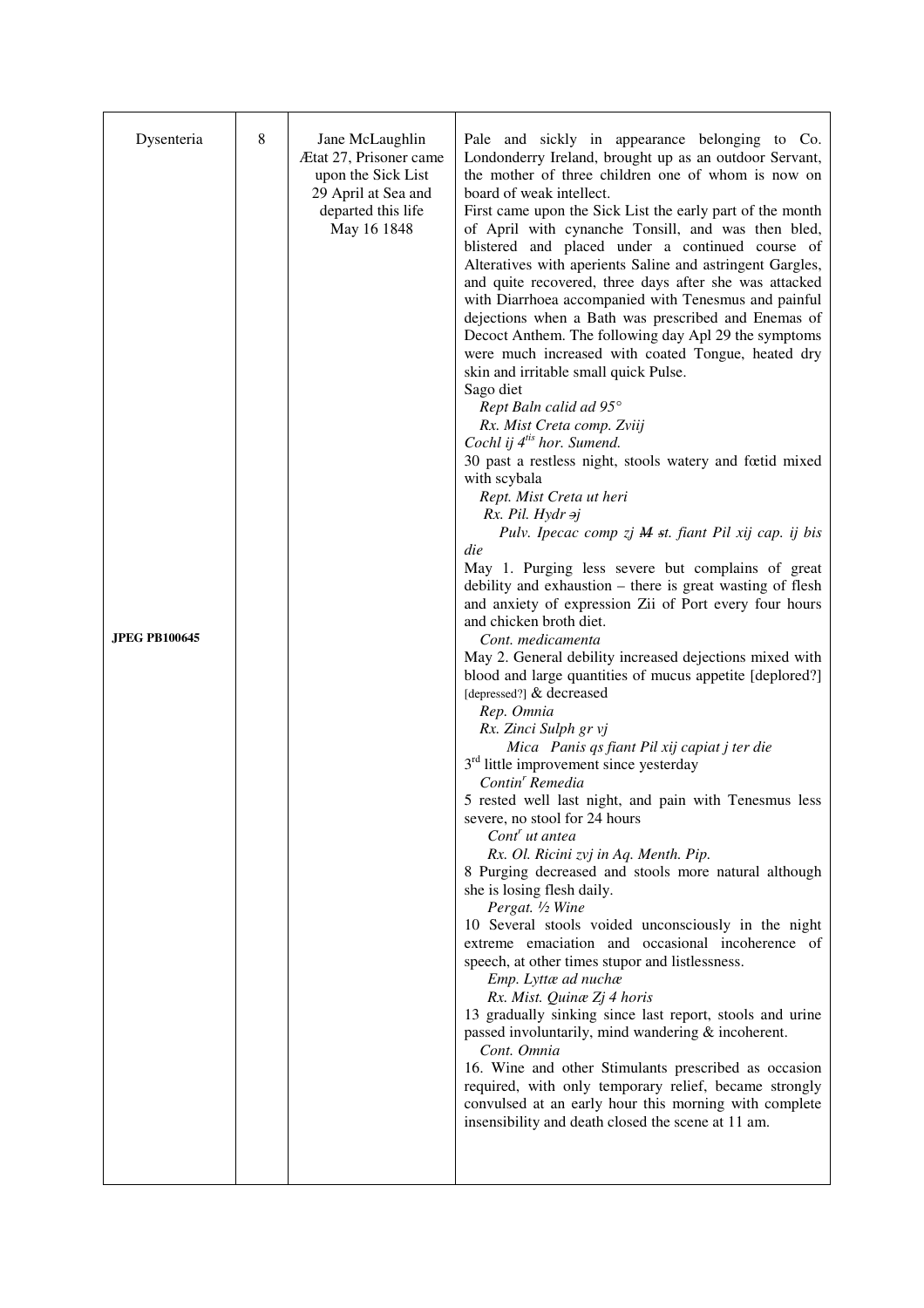| Menorrhagia                      | 9  | Eliza Hill ætat 39 years<br>came upon the Sick list<br>29 <sup>th</sup> April at Sea and<br>discharged into the Col.<br>Hospital May 19 <sup>th</sup> 1848 | Belonging to county Armagh and embarked Jany 18 <sup>th</sup><br>1848 at Kingston, of sickly appearance and sallow<br>complexion but in the enjoyment of good health, the<br>mother of several children, and subject to periodical<br>copious menstrual discharges, complained to me 29 <sup>th</sup><br>April, of vaginal Hæmorrhage of several days<br>continuance had headache, heat of skin, coated Tongue,<br>and constipated bowels, ordered cold Saturnine Washes<br>Rx. Ol. Ricini zvij<br>Tinct. Opii M xxx Aq zij ft Haust. st. Sumend<br>30 <sup>th</sup> past a restless night, hæmorrhage unabated, Bowels<br>twice moved much pain about the loins and Hypogastric<br>Region.<br>Vene Sectio ad Zxij<br>Rx. Mist. Nit. Potass Zviij<br>Cyathe parvul ter die sumend<br>May 2. Relieved by the bleeding pain less severe.<br>Bowels not moved<br>Rep. Haust.ol. Ricini Zj<br>Cont. Mist. Sal. Zviij<br>$3^{\text{rd}}$<br>Several copious dejections hæmorrhage diminished<br>headache much relieved. Pulse well but regular<br>Rep. Mist. Sal. Zviij<br>5. going on well, no pain<br>Pergat<br>10. Discharge entirely ceased, only complains of loss of<br>appetite and general weakness<br>Rx. Mist. Quinæ Zviij<br>Cochl iij larg. ter die sd.<br>19 Gradually regaining health and strength, but not being<br>quite well is removed to Col. Hospital. |
|----------------------------------|----|------------------------------------------------------------------------------------------------------------------------------------------------------------|------------------------------------------------------------------------------------------------------------------------------------------------------------------------------------------------------------------------------------------------------------------------------------------------------------------------------------------------------------------------------------------------------------------------------------------------------------------------------------------------------------------------------------------------------------------------------------------------------------------------------------------------------------------------------------------------------------------------------------------------------------------------------------------------------------------------------------------------------------------------------------------------------------------------------------------------------------------------------------------------------------------------------------------------------------------------------------------------------------------------------------------------------------------------------------------------------------------------------------------------------------------------------------------------------------------------------------------------------------------------|
| <b>JPEG PB100646</b><br>Hysteria | 10 | Mary Cuddihy<br>ætat 18 Prisoner came<br>upon the Sick list 25<br>Apl and discharged to<br>the Col. Hospital<br>$19^{th}$ May 1848                         | Tall in stature and of rather delicate habit belonging to<br>County Clare and subject to Hysteria for some years,<br>which were of more frequent occurrence during her<br>imprisonment within theses six months embarked with<br>her mother and three sisters all Prisoners, presented<br>herself 25 April, complaining of vertigo, lassitude and<br>languor having just recovered from a strong convulsive<br>attack which continued upon her for at least thirty<br>minutes, Bowels torpid, urine scanty, no Catamenia for<br>five months.<br>Sago diet and diluents drinks<br>Rx. Pil Hydr. Chlor.gr v<br>Rx .Inf. Sennæ c Zviij fiat Mistura cochl ij 4 <sup>tis</sup> horis<br>Vespere - return of convulsions abdominal muscles and<br>lower extremities chiefly agitated eyes fixed, screaming<br>and foaming at the mouth, skin hot and quick Pulse.<br>Vene Sectio ad Zxij<br>Rx. Haust. Ipecac.c. Zj hs.<br>26 <sup>th</sup> past a good night feels better to day<br>Rept <sup>r</sup> Mist. et Haust.<br>27. loss of appetite and great debility – Pulse small $\&$<br>$regular -$<br>Rx. Mist. Quinæ Zviij<br>Cochl ij $4^{i}$ hor. - Ziij Wine.                                                                                                                                                                                                          |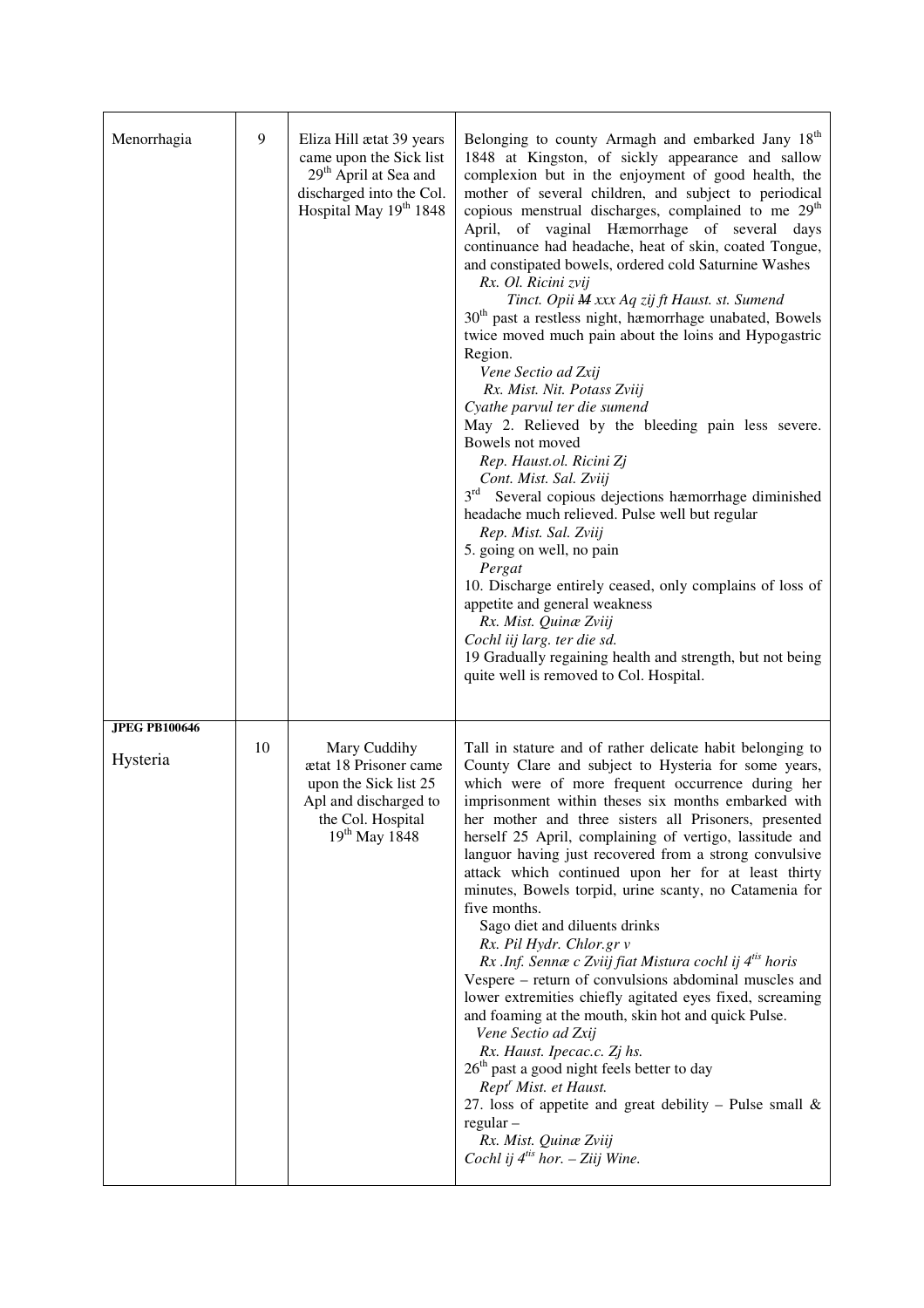|                      |    |                         | April 29 <sup>th</sup>                                                |
|----------------------|----|-------------------------|-----------------------------------------------------------------------|
|                      |    |                         | Return of convulsions last night but soon recovered by                |
|                      |    |                         | the use of the Liquor Ammon. Applied to the nostrils and              |
|                      |    |                         |                                                                       |
|                      |    |                         | taken internally with the Mist. Camphoræ                              |
|                      |    |                         | Pergat                                                                |
|                      |    |                         | 30. Slight Menstrual discharge attended with acute pain.              |
|                      |    |                         | Rx. Ol. Ricini zvj T <sup>n</sup> Opii <b>M</b> xxx                   |
|                      |    |                         | Aq. Menth Pip ziij ft Haust.                                          |
|                      |    |                         | Rep. Mist. Quinæ                                                      |
|                      |    |                         | May 1 Discharge increased and Bowels moved several                    |
|                      |    |                         | times.                                                                |
|                      |    |                         | Habt. Baln. Calid ad 95°                                              |
|                      |    |                         | Cont. Mist. Tonic                                                     |
|                      |    |                         | 4. generally improved and appetite increased                          |
|                      |    |                         | Cont. Remedia                                                         |
|                      |    |                         | 9 no return of convulsions Catamenia ceased, no pain                  |
|                      |    |                         | Cont. Mist Tonic                                                      |
|                      |    |                         | Full diet of preserved meats, Ziv Wine                                |
|                      |    |                         | 12 able to take daily exercise upon deck, and gain                    |
|                      |    |                         |                                                                       |
|                      |    |                         | strength                                                              |
|                      |    |                         | Pergat                                                                |
|                      |    |                         | 15 Contin <sup>r</sup> Remedia                                        |
|                      |    |                         | 19 <sup>th</sup> Still complains of occasional pains across the Loins |
|                      |    |                         | and more than natural desire to pass her urine, indeed is             |
|                      |    |                         | at times unable to do so, this she has been long subject to           |
|                      |    |                         | and finds great relief in the Warm Bath and the                       |
|                      |    |                         | application of clothes soaked in hot water to the                     |
|                      |    |                         | Hypogastric region.                                                   |
|                      |    |                         |                                                                       |
| <b>JPEG PB100647</b> |    |                         |                                                                       |
|                      | 11 |                         |                                                                       |
|                      |    | James Smith             | Swarthy complexioned delicate child born in the                       |
| Convulsis            |    | Ætat 8 months taken Ill | Penitentiary Dublin shortly after his mother's admission              |
|                      |    |                         | from the Co Wicklow. Embarked in tolerable good                       |
|                      |    | 25 April at Sea and     |                                                                       |
|                      |    | departed this life      | health but soon began to droop and waste away                         |
|                      |    | 2 May 1848              | apparently from teething and insufficient food the supply             |
|                      |    |                         | of milk being very small and his aversion to either Sago,             |
|                      |    |                         | Arrow Root or Biscuit Powder, in the month of March                   |
|                      |    |                         | had an attack of Diarrhoea but relieved, by scarifying the            |
|                      |    |                         | Gums and the Mist Creta.                                              |
|                      |    |                         | April 25 <sup>th</sup> was in convulsions for half an hour this       |
|                      |    |                         | morning followed by Diarrhoea and great weakness - the                |
|                      |    |                         | Gums were again lanced and the Mist Creta prescribed                  |
|                      |    |                         | with a warm Bath at 95° Faht, and much benefit was                    |
|                      |    |                         | derived.                                                              |
|                      |    |                         | 26 in strong agitation several times during the night,                |
|                      |    |                         | relieved by the Liq. Ammon. Aromat.                                   |
|                      |    |                         | 27. Bowels still purged stools watery and fœtid features              |
|                      |    |                         | shrunken eyes languid and dull, comatose and not easily               |
|                      |    |                         | roused.                                                               |
|                      |    |                         | Emp. Lyttæ ad nuchæ appl.                                             |
|                      |    |                         | Habt. Enemata Anodyn 4 <sup>tis</sup> horis                           |
|                      |    |                         | 28. No improvement, Blister discharging only shewing                  |
|                      |    |                         | symptoms of life after being suddenly roused.                         |
|                      |    |                         | 29 <sup>th</sup> refuses the breast, and every kind of nourishment, a |
|                      |    |                         | little Brandy and water administered with much                        |
|                      |    |                         | difficulty.                                                           |
|                      |    |                         | 30. respiration difficult & labouring.                                |
|                      |    |                         | May1. In feeble convulsion thro the night diarrhoea                   |
|                      |    |                         | increased.                                                            |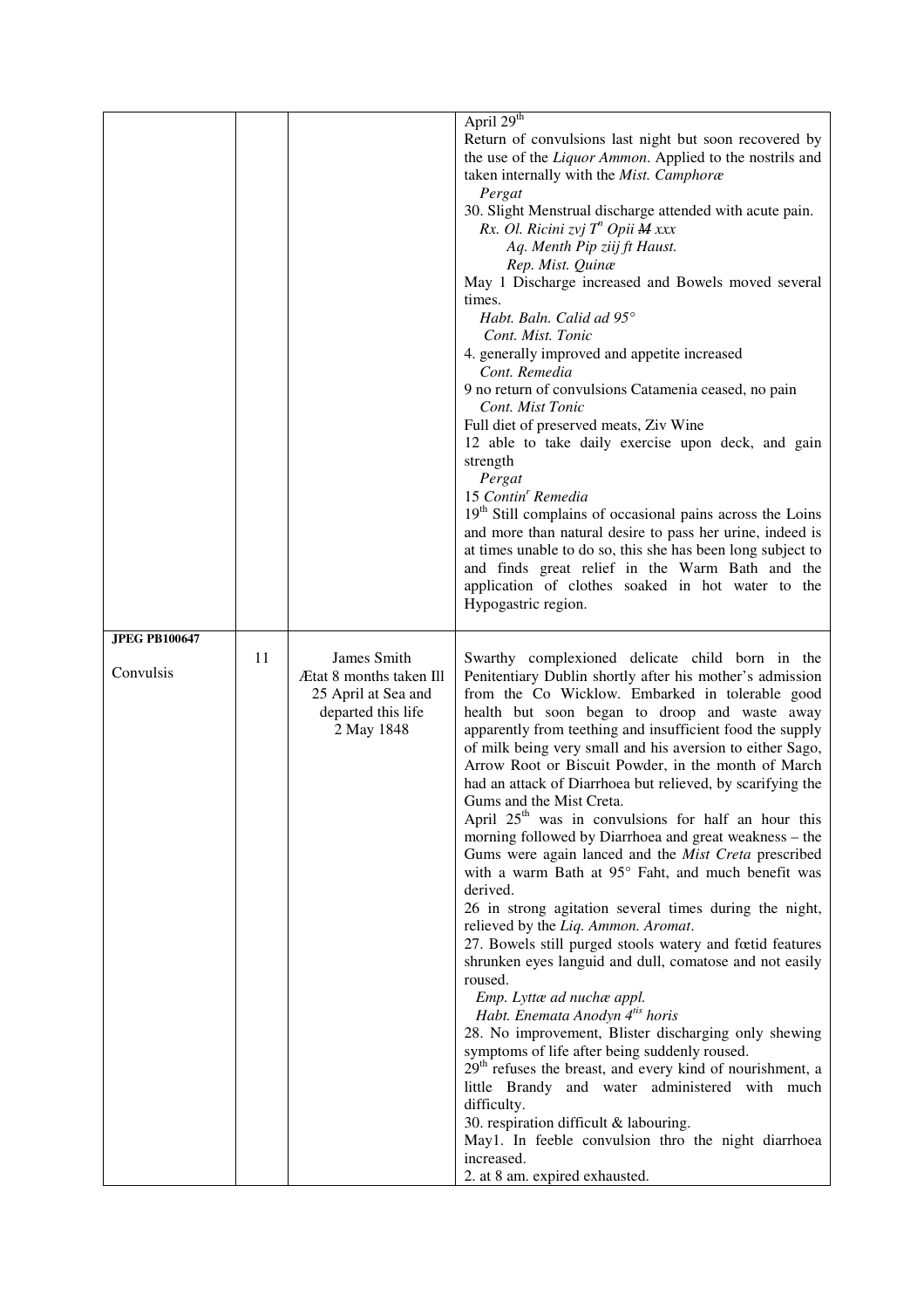| Diarrhoea                         | 12 | Cath <sup>e</sup> Tipping<br>Ætat 27 camMmay and<br>discharged into the Col.<br>Hospital May 19 <sup>th</sup> 1848              | Large frame and phlegmatic habit of body, belonging to<br>Co. Antrim, several times in Gaol and very subject to<br>Hysteria but has been free of complaint since her<br>embarkation till within these two days, her present<br>indisposition she attributes to taking cold by sleeping in<br>last bedding which has been unavoidable from the<br>leaking of the ship during very heavy weather.<br>May $6$ – has frequent alvine discharges of pale colour<br>and watery, severe griping pains, tenesmus headache,<br>cough, and full, strong pulse.<br>Sago diet with diluent drinks<br>Vene Sectio ad Zxvj<br>Habt. Baln Calid 95<br>Rx. Mist. Creta c Opii Zviij<br>ft Mist Cochl. Larg ij 4 <sup>tis</sup> horis<br>7 bleeding produced Syncope and relieved the pain<br>Diarrhoea continues, stools mixed with mucus<br>Cont. Mist. Creta<br>10. purging ceased, only two stools in 16 hours.<br>Cont. Mist. si opus sit<br>12, loss of appetite $&$ much weakness<br>Rx. Mist Quinæ Zj ter die<br>14 <sup>th</sup> return of diarrhoea, with painful dejections, pulse<br>full & frequent. Rep. V.S. ad Zxvj<br>15. past a good night, and is relieved by the Mist. Creta.<br>Cont.<br>16. Several copious dejections mixed with blood &<br>mucus<br>Rep. Mist<br>Rx. Hyd. Chlorid gr xij<br>Pulv. Opii gr v<br>Mic. Panis gr fiant Pil xij Cap.i bis die.<br>19. Much improved since last report. Discharged per<br>order. |
|-----------------------------------|----|---------------------------------------------------------------------------------------------------------------------------------|-----------------------------------------------------------------------------------------------------------------------------------------------------------------------------------------------------------------------------------------------------------------------------------------------------------------------------------------------------------------------------------------------------------------------------------------------------------------------------------------------------------------------------------------------------------------------------------------------------------------------------------------------------------------------------------------------------------------------------------------------------------------------------------------------------------------------------------------------------------------------------------------------------------------------------------------------------------------------------------------------------------------------------------------------------------------------------------------------------------------------------------------------------------------------------------------------------------------------------------------------------------------------------------------------------------------------------------------------------------------------------------------------------------------------------------|
| <b>JPEG PB100648</b><br>Dyspepsia | 13 | Mary Connors<br>Ætat 36 came upon the<br>Sick list 9 <sup>th</sup> May and<br>discharged into the Col.<br>Hospital May 19. 1848 | Received from grange Gorman Penitentiary Dublin Jan <sup>y</sup><br>17. 1848 belonging to County Wexford imprisoned since<br>June last and on several previous occasions, represented<br>as being only 36 years of age but in reality is 50,<br>embarked pale and phlegmatic, catamenia ceased about<br>three years ago since which period subject to periodical<br>headaches, and lowness of spirits, sustained the early<br>part of the voyage remarkably well, and at the beginning<br>evidently gained strength. May 9 <sup>th</sup> presented herself with<br>gastrodynia, loss of appetite, coated Tongue restlessness<br>and mentally depressed soup diet with Zij of Wine daily<br>prescribed<br>Rx. Hydr Chlorid gr v<br>Extr. Conii gr vj<br>Pulv. Rhei zj M fiant Pil zvj cap i bis die<br>10 <sup>th</sup> Bowels torpid, skin hot and dry, pain in Epigastrium<br>increased upon taking food.<br>Habt. Baln Calid ad 95°<br>Cont. Pilul<br>Rx. Ol. Ricini zvij<br>Tinct Opii M xxx Aq. Zij ft Haust. St. Sumend<br>11. Complains of constant nausea, oil operated freely, no<br>desire for food of any kind, allowed Zij of hot Wine and                                                                                                                                                                                                                                                                             |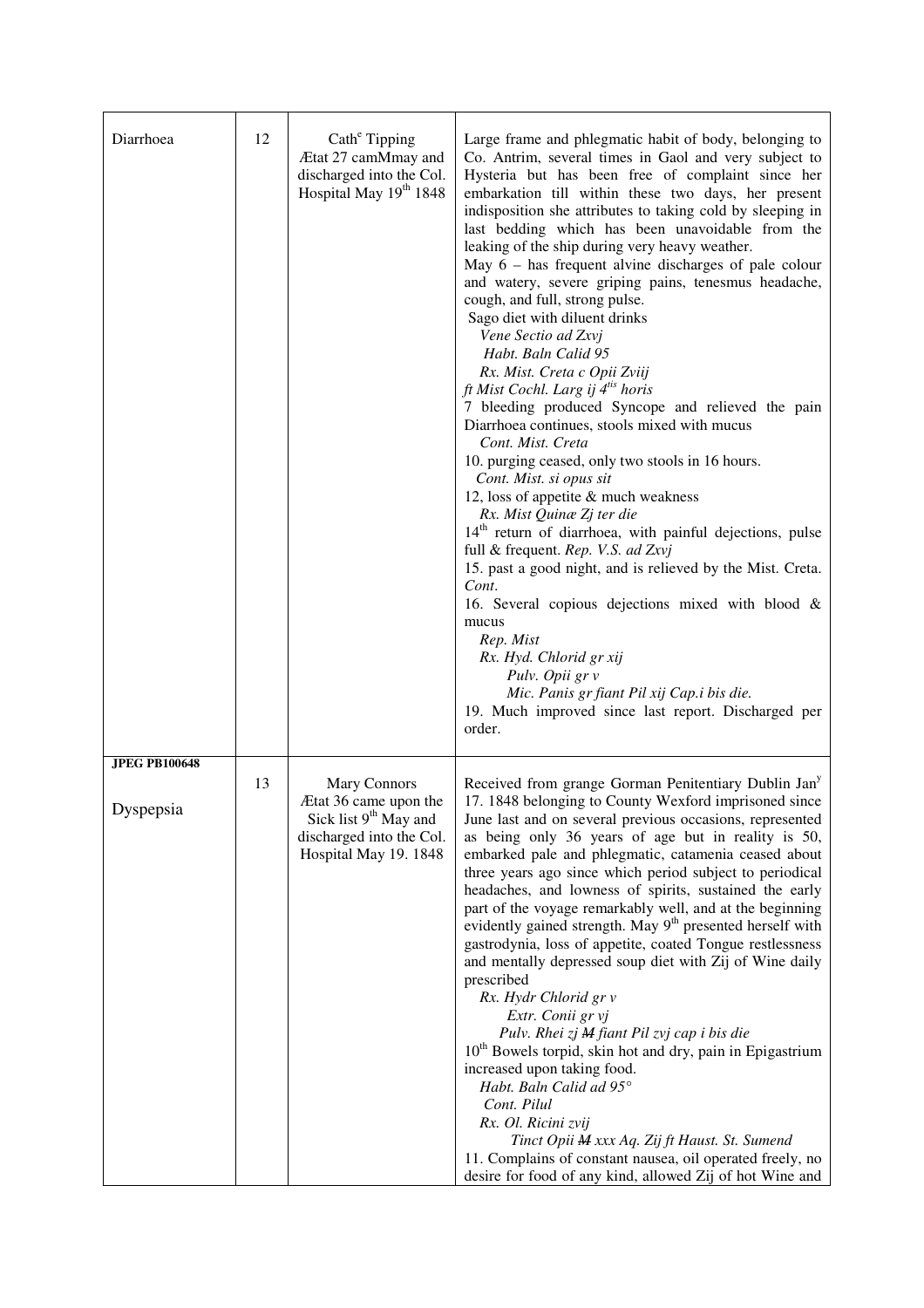| <b>JPEG PB100649</b> |    |                                                                                                                                         | water twice a day.<br>Feels better to day and is free of pain, Stomach irritable<br>and retains her food.<br>Rx. Mist. Inf. Gent. c Zviij<br>Quinæ Sulphat gr x M<br>Capt. Cochl ij ter die<br>13. purging of a thin watery fluid resembling whey with<br>griping and Tenesmus, feels much weaker to day.<br>Cont. Mist. Tonic<br>Habt. Mist Creta c Zj p.r.n.<br>Vespere. Gums & mouth affected by the Pills - to be<br>omitted<br>14. past a good night, and relishes her food better, only<br>three evacuations during the night recommended<br>exercise upon deck.<br>Cont. Remedia<br>16. appetite returned her, no pain or uneasiness after<br>swallowing as formerly but is much attenuated and<br>complains of great weakness and lassitude upon making<br>the least exertion - allowed Zv of preserved meat daily<br>with Zvj of Port in the course of the 24 hours.<br>18 past a good night and complains only of debility<br>Contin' remedia<br>19 is going on well, and much elated at the prospect of<br>leaving the Ship. This woman is one of several totally<br>unfit for assignment, or Servitude.                                                                                                                                  |
|----------------------|----|-----------------------------------------------------------------------------------------------------------------------------------------|------------------------------------------------------------------------------------------------------------------------------------------------------------------------------------------------------------------------------------------------------------------------------------------------------------------------------------------------------------------------------------------------------------------------------------------------------------------------------------------------------------------------------------------------------------------------------------------------------------------------------------------------------------------------------------------------------------------------------------------------------------------------------------------------------------------------------------------------------------------------------------------------------------------------------------------------------------------------------------------------------------------------------------------------------------------------------------------------------------------------------------------------------------------------------------------------------------------------------------------------------|
| Diarrhoea            | 14 | Brid. Harley or Longan<br>Æt. 3 years, taken Ill<br>May 9 <sup>th</sup> and Discharged<br>to Col. Hospital<br>May 19 <sup>th</sup> 1848 | Delicate puny child of sallow complexion and slender<br>frame belonging to Co. Waterford attacked with<br>symptoms of Diarrhoea about three days since May 6 -<br>which have gradually increased in severity considerably<br>reducing the strength and producing emaciation<br>fortunately the mother continues to suckle it, as it<br>obstinately refuses every other kind of nourishment, is<br>restless and incessantly crying.<br>Habt. Baln. Cal. 95°<br>Rx. Mist. Creta Zi<br>Tinct Opii $M v$ ft Mist cochl parvul ij $4^{i}$ horis<br>10. Slept a little at long intervals apparently in some pain<br>but would partake more of the breast did the mother<br>furnish more nourishment -<br>Rx. Ol. Ricini ziij<br>Tinct. Opii M iij ft Haust<br>11. Stools more natural, and is not so fretful<br>Rx. Pulv. Hydr c Creta gr iv bis die Sumend in Jelly<br>14 gradually improving<br>$Contin'$ Pulv.<br>16 begins to [eat?] sparingly of Arrow Root and the<br>powdered Biscuit – purging much diminished, and rests<br>in natural sleep.<br>Cont. ut antea<br>19 <sup>th</sup> appetite returned and is fast improving extra Diet to<br>the Mother is discontinued, and the child to be weaned.<br>Sent on Shore per order of Comp. General. |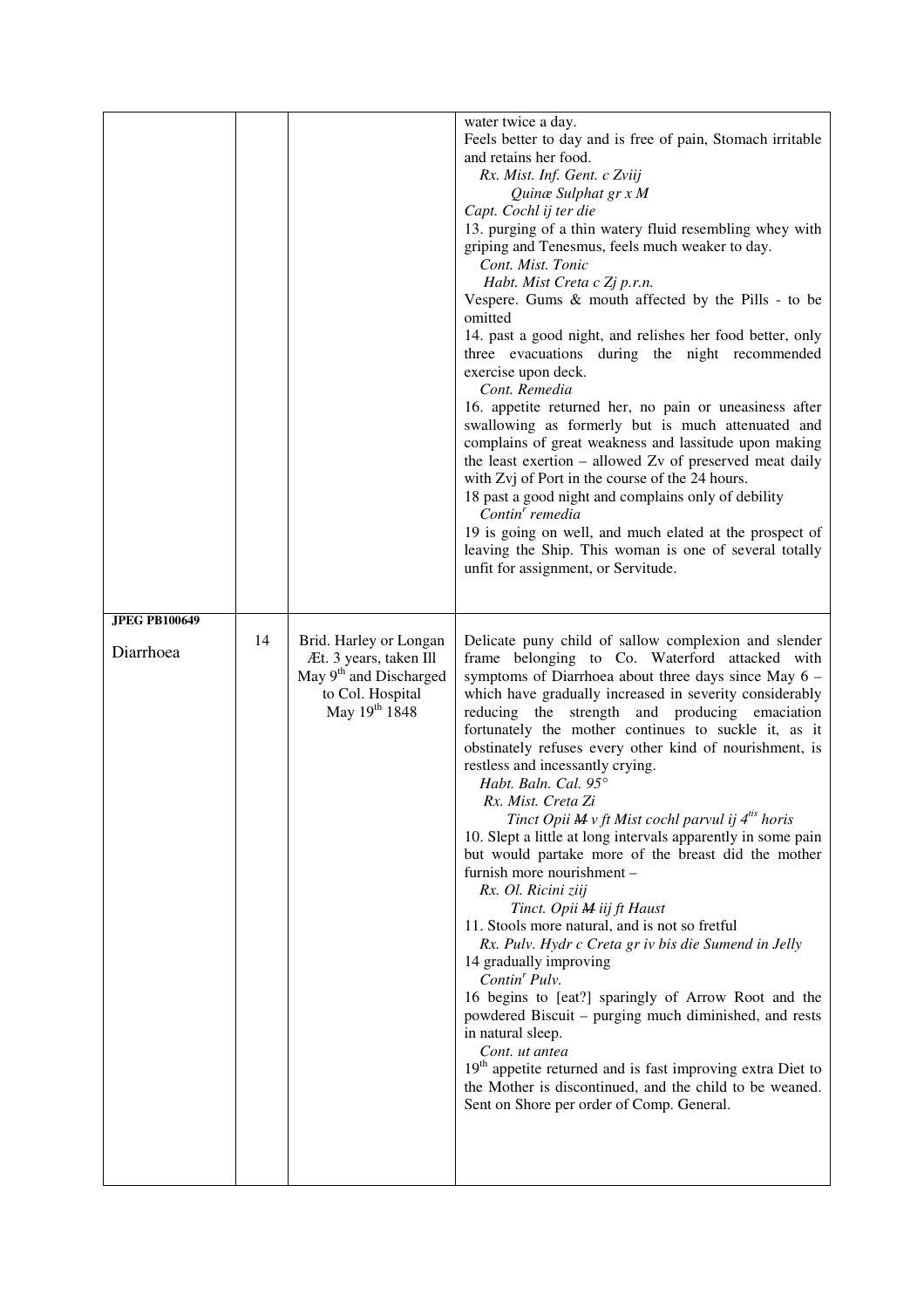| Convulsis                         | 15 | Cath <sup>e</sup> Clummer<br>Ætat 1 year & six<br>months taken Ill at Sea<br>10 May and departed<br>this life<br>15 <sup>th</sup> May 1848 11 PM.     | Embarked at Kingston, Ireland, in apparent good health,<br>of short stature and forbidding countenance, with her<br>mother committed for murder belonging to County<br>Donegal, both mother and child subject to violent attacks<br>of Diarrhoea since being at Sea, but always recovered<br>under the ordinary mode of treatment.<br>May 10 <sup>th</sup> without any assignable reason became violently<br>convulsed and remained insensible for at least twenty<br>minutes, had foaming at the mouth fixed contracted pupil<br>and great muscular irritability, weak Pulse and languid<br>circulation, was ailing for some days previously cutting<br>teeth, when the Gums were scarified and a dose of Ol.<br>Ricini given.<br>Habt. Baln. Calid 95°<br>Rx. Pulv. Hydr. Chlor. et<br>Antim gr iv 4 <sup>tis</sup> horis<br>11 strongly convulsed at times during the night, which<br>disappeared after the use of Stimulents, however leaving<br>her extremely weak and languid bowels confined.<br>Habt. Ol. Ricini ziij<br>12. Several fœtid stools procured<br>Cont. Pulv. Hydr Chlorid<br>13 Sick at Stomach unable to take the Breast for two<br>days or any other kind of nourishment, debility daily<br>increasing with emaciation.<br>14 return of convulsions with frequent purging and stools<br>past involuntarily.<br>Habt. Enemata Anodyn 4 <sup>tis</sup> horis<br>15. Coma succeeded the fits & life became extinct<br>at 11 PM. |
|-----------------------------------|----|-------------------------------------------------------------------------------------------------------------------------------------------------------|-----------------------------------------------------------------------------------------------------------------------------------------------------------------------------------------------------------------------------------------------------------------------------------------------------------------------------------------------------------------------------------------------------------------------------------------------------------------------------------------------------------------------------------------------------------------------------------------------------------------------------------------------------------------------------------------------------------------------------------------------------------------------------------------------------------------------------------------------------------------------------------------------------------------------------------------------------------------------------------------------------------------------------------------------------------------------------------------------------------------------------------------------------------------------------------------------------------------------------------------------------------------------------------------------------------------------------------------------------------------------------------------------------------------------------------------------------|
| <b>JPEG PB100650</b><br>Catarrhus | 16 | Dan <sup>1</sup> McGuire<br>Ætat 6 years came upon<br>the Sick list 15 <sup>th</sup> May<br>and discharged into the<br>Col. Hospital<br>May 19th 1848 | Very tall for his age, thin straight stature, pale delicate<br>appearance and tymponitic Belly belonging to Co.<br>Tyrone and, although so attenuated<br>from Infancy is<br>said to have enjoyed good health – but since his<br>embarkation very liable to cough and bowel complaint<br>upon any sudden atmospheric change or wet weather -<br>hitherto relieved by the ordinary remedies and an<br>Antiphlogistic regimen -<br>May 15 <sup>th</sup> cough almost constant and very severe<br>, respiration hurried, pain in the left breast and<br>Hypogastrium, slight expectoration, small, [wiry?] Pulse<br>and dry skin<br>Habt. Baln. Calid (95°)<br>Vene Sectio ad Z viij<br>Rx. Mist. Nit. Potass. Ziv<br>Tinct. Opii M<br>Tinct. Digitalis zi<br>Mucil. G. Acaciae Zi M Mistura ft Cochl i 4 <sup>tis</sup><br>horis<br>Vespere. No diminution of<br>pain blood drawn<br>unusually[buffed and viscid<br>Habt. Empl. Lyttæ, ad Pectori applic<br>Rx. Liq. Antim. Tart M xxx<br>Tinct. Opii M x<br>Mist. Camphoræ zij ft Haust h.s. sumend                                                                                                                                                                                                                                                                                                                                                                                                   |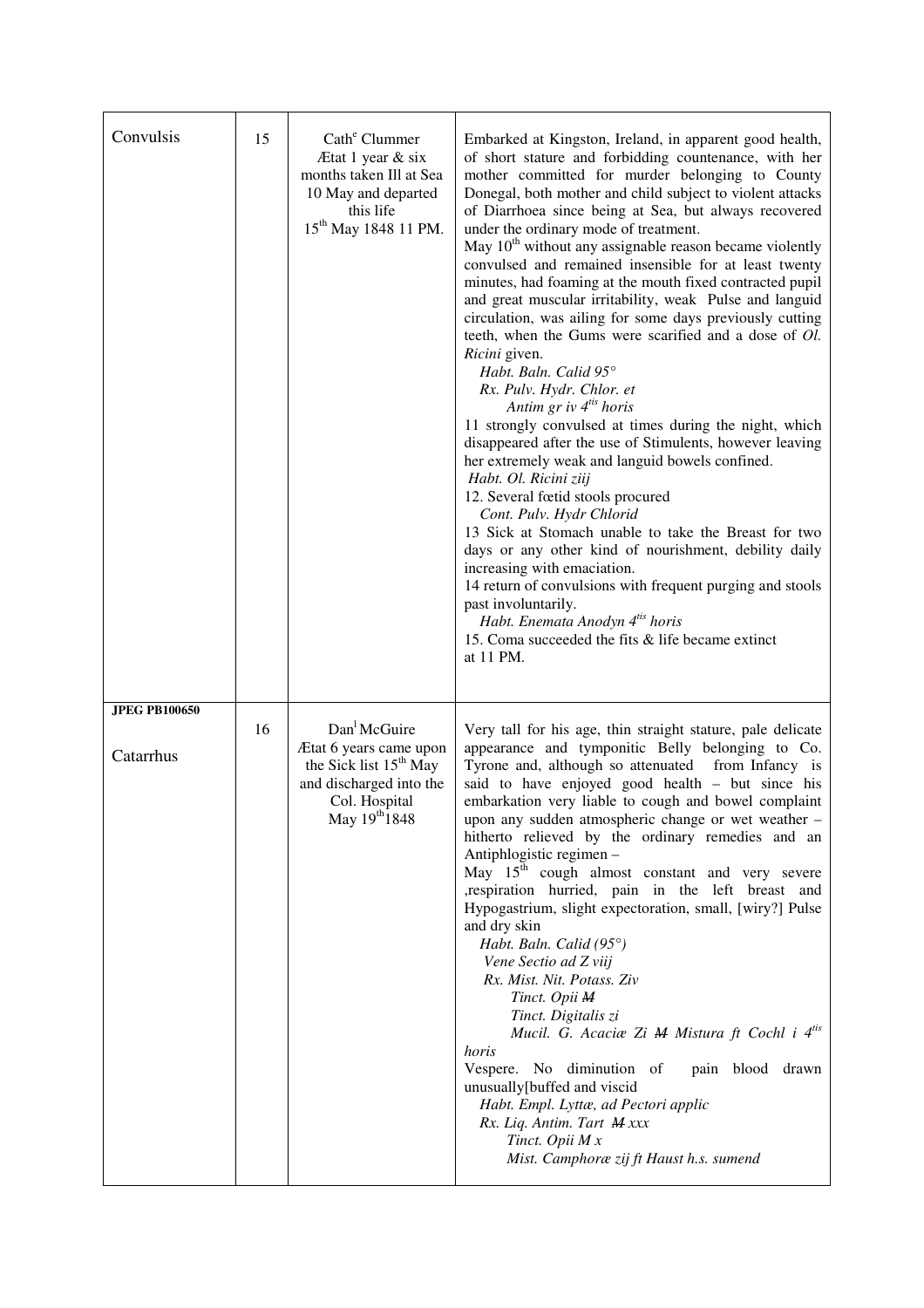|                                   |    |                                                                                                                                                           | 16 <sup>th</sup> rejected the Draught soon after being taken but slept<br>the greater part of the night expectoration increased pain<br>less severe, entirely confined to the left breast, Bowels<br>regular, Blister discharging<br>Sago diet - Decoct. Hordie pro potu<br>Rx. Ol. Ricini zvj<br>Cont. Mistura et Haust.<br>17 Cough nearly disappeared breathing far less difficult<br>Cont. Mist et Haust.<br>18 <sup>th</sup> no return of pain, breathing free and only complains<br>of weakness and occasional vertigo, Pulse natural and<br>skin moist.<br>Rx. Inf. Gent. c Zviij<br>Quinæ Sulph gr vj M ft Mistura cochl. ij bis die<br>19 <sup>th</sup><br>no return of bad symptoms and there is very<br>probability of his rapid recovery, but as his discharge has<br>been sent on board with the other children he is removed<br>to the Col. Hospital.                                                                                                                                                                                                                                                                                                                                                                                                                                                                                                                                                                                                                                                                                                                                                                                                                                                                                                                                                                           |
|-----------------------------------|----|-----------------------------------------------------------------------------------------------------------------------------------------------------------|-----------------------------------------------------------------------------------------------------------------------------------------------------------------------------------------------------------------------------------------------------------------------------------------------------------------------------------------------------------------------------------------------------------------------------------------------------------------------------------------------------------------------------------------------------------------------------------------------------------------------------------------------------------------------------------------------------------------------------------------------------------------------------------------------------------------------------------------------------------------------------------------------------------------------------------------------------------------------------------------------------------------------------------------------------------------------------------------------------------------------------------------------------------------------------------------------------------------------------------------------------------------------------------------------------------------------------------------------------------------------------------------------------------------------------------------------------------------------------------------------------------------------------------------------------------------------------------------------------------------------------------------------------------------------------------------------------------------------------------------------------------------------------------------------------------------------------------------------|
| Diarrhoea<br><b>JPEG PB100651</b> | 17 | Eliza Purcell<br>Ætat 3 years and six<br>months put upon the<br>Sick list 15 May and<br>discharged into the Col<br>Hospital<br>19 <sup>th</sup> May 1848. | Pale and sickly in appearance with thick livid lips,<br>altogether a strumous habit of Body - although always in<br>the enjoyment of very tolerable health - first complained<br>to me $(18th March)$ of Diarrhoea of three days duration<br>and Prolapsus Ani to which she had been subject for at<br>least two years, recovered under the usual mode of<br>treatment and discharged $20th$ April – remained in pretty<br>good health till 15 May when it was found necessary to<br>remove several teeth from caries and ulceration in the<br>Gums and inside of the Cheeks. The bowel protruded on<br>every occasion of her going to stool but was easily<br>replaced by the finger, and retained so by compress - had<br>no desire for food was restless and exceedingly petulant<br>- Pulse languid with general debility and wasting of flesh<br>- ordered diluted nitric Acid washes for the mouth $\&$<br>Sago diet.<br>16 <sup>th</sup> Discharge from the mouth & Gums copious and<br>fœtid.<br>Cont. Gargar c Aq tepid.<br>Rx. Haust. Anod. Zj h.s.<br>Rx. Mist. Quinæ Z iij Coch ij ter die Sumend.<br>Zj Port twice daily mixed with hot water and Sugar -<br>17 discharge much reduced, slept for some hours soundly<br>and feels generally better, but the Wine is the chief<br>nourishment she can be prevailed upon to take, stools<br>frequent & watery.<br>Cont. Remedia<br>Rx. Mist. Creta c Opii Zvj Cochl ij post sed. Liquid<br>18. Bowles relieved by the chalk, past a good night,<br>removed three more carious teeth to allow of the<br>cicatrisation of the Gums after which she partook of a<br>hearty meal of Arrow Root.<br>Contin' omnia<br>19 is free of pain, sores healing and is certainly more<br>animated, begins to enjoy her food and eats heartily,<br>recommended to Hospital for change of Air etc. |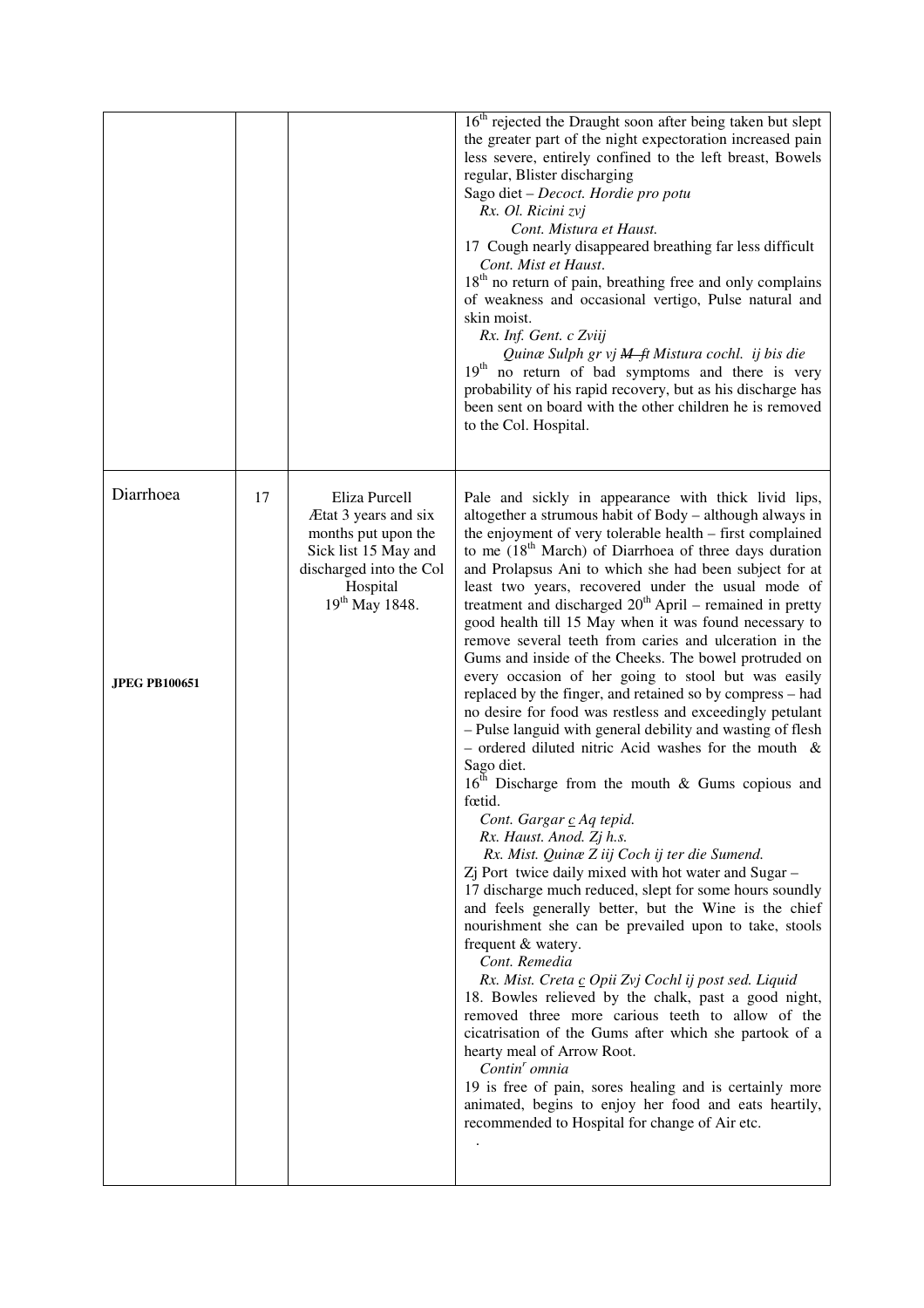| Tabes                         | 18 | John McGinley<br>Ætat 5 years<br>Placed upon the Sick<br>list 15 May and<br>discharged into the<br>Colonial. Hospital<br>May 19 <sup>th</sup> 1848 | Son of Mary McGinley, Prisoner belonging to Co.<br>Tyrone, of slender make and pale, languid expression<br>received on board 17 January 1848 from Grange Gorman<br>Penitentiary Dublin, by his mother's statement he was<br>always weakly, and frequently had bowel complaints<br>with Prolapsus Ani - from the period of his embarkation,<br>he could at no time be said to enjoy robust health, but<br>would from time to time lose his appetite and flesh, and<br>suffer from general debility requiring extra diet, and the<br>frequent use of Wine & Tonics<br>May 15 <sup>th</sup> the Symptoms became more alarming, $\&$<br>attenuation greater, with languor and lassitude, Pulls<br>small & feeble, countenance anxious.<br>Rx. Hydr. Chlorid gr x<br>Extr. Hyosc gr viij<br>Pulv. Rhei aij M fiant Pilul cap. i bis die<br>Rx. Sulph. Quinæ gr viij<br>Acid. Tartar gr x<br>Aq. Camphoræ Ziv M ft Mist. Cochl ij ter die sd.<br>Soup diet with Ziij daily<br>16. little change beyond having had a good night's rest.<br>Pergat<br>17 <sup>th</sup> appetite improving skin dry, and circulation languid<br>Pergat Habt. Baln. Calid<br>18. days he derived great benefit from the Bath - Pergat<br>19 <sup>th</sup> little change from yesterday. Discharged per order to<br>Col. Hospital. |
|-------------------------------|----|----------------------------------------------------------------------------------------------------------------------------------------------------|---------------------------------------------------------------------------------------------------------------------------------------------------------------------------------------------------------------------------------------------------------------------------------------------------------------------------------------------------------------------------------------------------------------------------------------------------------------------------------------------------------------------------------------------------------------------------------------------------------------------------------------------------------------------------------------------------------------------------------------------------------------------------------------------------------------------------------------------------------------------------------------------------------------------------------------------------------------------------------------------------------------------------------------------------------------------------------------------------------------------------------------------------------------------------------------------------------------------------------------------------------------------------------------------------------|
| <b>JPEG PB100652</b><br>Scald | 19 | Cath. Wheelan<br>Æt 28 taken Ill 1 April<br>and Discharged well<br>$10^{th}$ April 1848                                                            | Strong masculine woman belonging to County Antrim<br>constantly feigning Disease and a very troublesome<br>character received into the Sick list in February<br>labouring under an attack of colic, connected with<br>retention of urine, for the removal of which she as<br>repeatedly bled; Antispasmodics Enemas and Aperients<br>were freely administered with an appropriate diet and she<br>eventually perfectly recovered.<br>April 1. accidently was thrown down, and received over<br>her face, neck $\&$ chest a saucepan of boiling pea soup $\&$<br>meal by which she was much scalded and endured for<br>some minutes great pain and misery.<br>The Ol. Terebinth was freely applied to the affected parts<br>and the entire surface covered with Lint steeped in the<br>Ol. Olive.<br>2. Extensive vesication supervened and a free discharge,<br>past a quiet night & is doing well.<br>Cont. Remedia<br>5. Cicatrisation commencing in several distinct places<br>Pergat. Applic. Argt. Nit<br>8. Sores contracting and healing rapidly. Pergat<br>10 <sup>th</sup> quite recovered, and Discharged from the list.                                                                                                                                                                      |
| Colica                        | 20 | Rose McGovern<br>Prisoner ætat 32 came<br>upon the Sick list<br>May 1 and discharged<br>into the Colonial<br>Hospital Hobart Town<br>May 19 1848   | Belonging to County Leitrim, and received from Grange<br>Gorman Penitentiary Jan <sup>y</sup> $18th 1848$ – but accustomed to<br>a dissipated town life which had destroyed an original<br>good constitution, suffered severely from an attack of<br>Colic in the Month of February but perfectly recovered<br>under the measures pursued such as bleeding, enemas,<br>Antispasmodics and oleaginous purgatives, continued in                                                                                                                                                                                                                                                                                                                                                                                                                                                                                                                                                                                                                                                                                                                                                                                                                                                                           |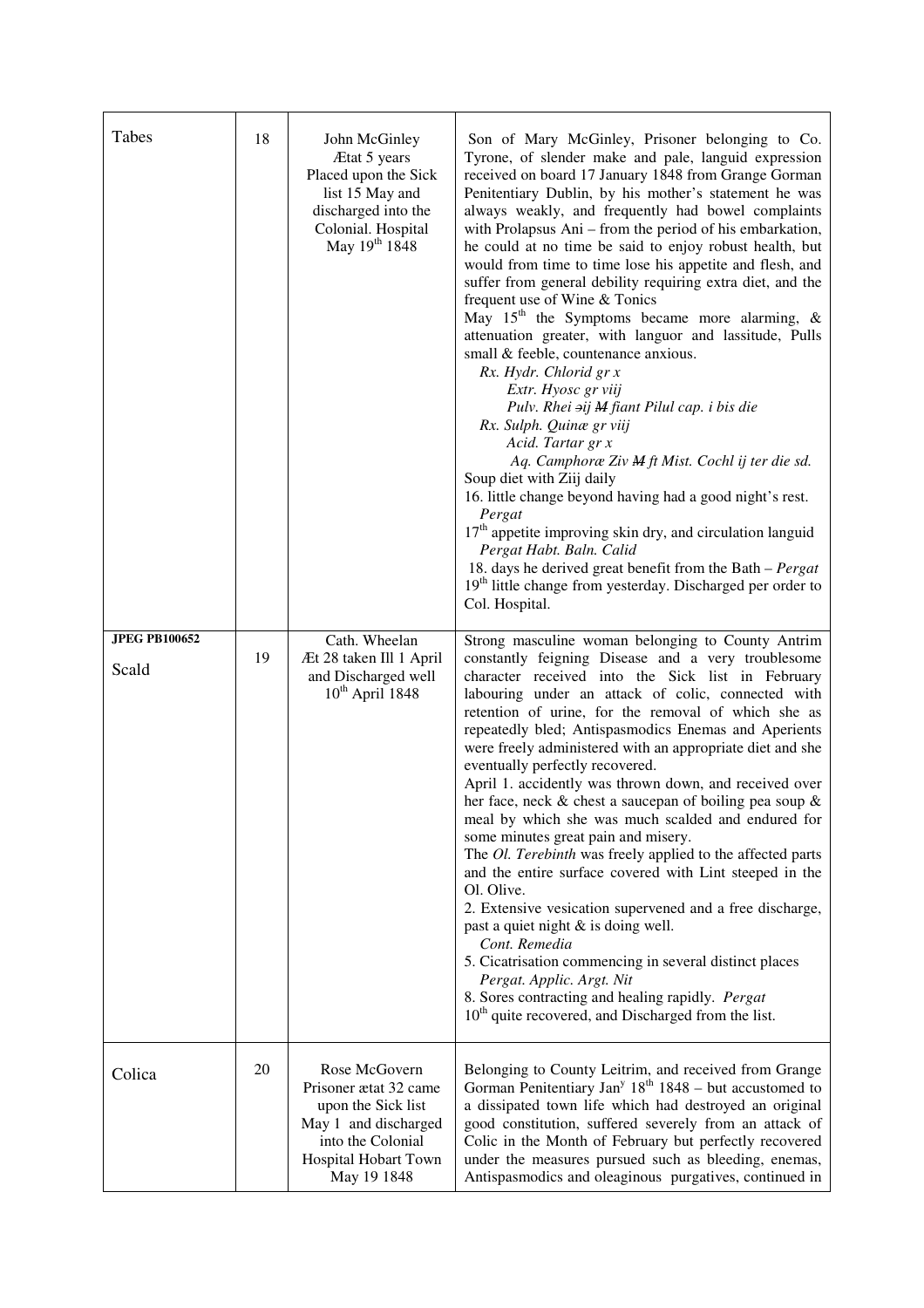|                      |  | health till the 1 May when the former symptoms returned         |
|----------------------|--|-----------------------------------------------------------------|
|                      |  | with loss of appetite, pain about the umbilical extending       |
|                      |  | to the Epigastrium increased by anything taken into the         |
|                      |  | Stomach. Pulse full & frequent, heat of skin and pain           |
|                      |  | more acute by pressure no alvine evacuation for four            |
|                      |  | days.                                                           |
|                      |  | Habt. Baln. Calid $(95^{\circ})$                                |
|                      |  | Rx. Pil. Aperient ij stat.                                      |
|                      |  | Sago diet and diluents drink                                    |
|                      |  | Vespere. abdominal pain unabated, Bowels not moved.             |
|                      |  | V. Sectio ad Zxvj                                               |
|                      |  | Habt. Enemata 2 <sup>tis</sup> horis donec Alv. respond.        |
|                      |  | 2. past a better night, Bowels freely acted on by the           |
|                      |  | enemas pain decreased                                           |
|                      |  |                                                                 |
|                      |  | Rx. Mist. Sal. Zviij coch. Iij ter die Sumend.                  |
|                      |  | 3. has no pain, but great difficulty in retaining any thing     |
|                      |  | taken into the Stomach and feels greatly debilitated.           |
|                      |  | Contin'. Remedia                                                |
|                      |  | 4 <sup>th</sup> May                                             |
| <b>JPEG PB100653</b> |  | Past a restless night, had some vomiting, a good deal of        |
|                      |  | spasmodic agitation in the abdominal muscles and dull           |
|                      |  | griping pains.                                                  |
|                      |  | Habt. Foment. Aq. Calid.                                        |
|                      |  | Rx. Ol. Ricini zvj                                              |
|                      |  | Tinct. Rhei zfs                                                 |
|                      |  | Aq. Menth pip. ziij ft Haust st sd.                             |
|                      |  | Rx Haust Anodyn Zj h.s.                                         |
|                      |  | 5. complains only of loss of appetite and extreme               |
|                      |  | weakness                                                        |
|                      |  | Rep. Mist. Sal zvj                                              |
|                      |  | 8. Continues free from sickness and pain, feels a desire        |
|                      |  | for food, allowed Soup diet with Ziij Wine.                     |
|                      |  | Pergat                                                          |
|                      |  | 10. while asleep fell out of bed and considerably bruised       |
|                      |  | the left Hip and Loins – otherwise much improved, parts         |
|                      |  | affected to be bathed in hot water -                            |
|                      |  |                                                                 |
|                      |  | Ex. Mist. Tonic Zviij                                           |
|                      |  | Cochl. Ij ter die sumend.                                       |
|                      |  | 15. quite recovered from the Injury but has no inclination      |
|                      |  | for food                                                        |
|                      |  | Rx. Inf. Quassiae Zviij                                         |
|                      |  | Quinæ Sulph gr x                                                |
|                      |  | Acid tart si                                                    |
|                      |  | Tinct. Cardam. C. Zfs M fiat Mist. Coch. larg. iij              |
|                      |  | ter die                                                         |
|                      |  | 19 <sup>th</sup> much improved since last report and is rapidly |
|                      |  | convalescing, and believing that she may be benefited by        |
|                      |  | a few days in Hospital & exercise is discharged to the          |
|                      |  | Col. Hospital.                                                  |
|                      |  |                                                                 |
|                      |  |                                                                 |
|                      |  |                                                                 |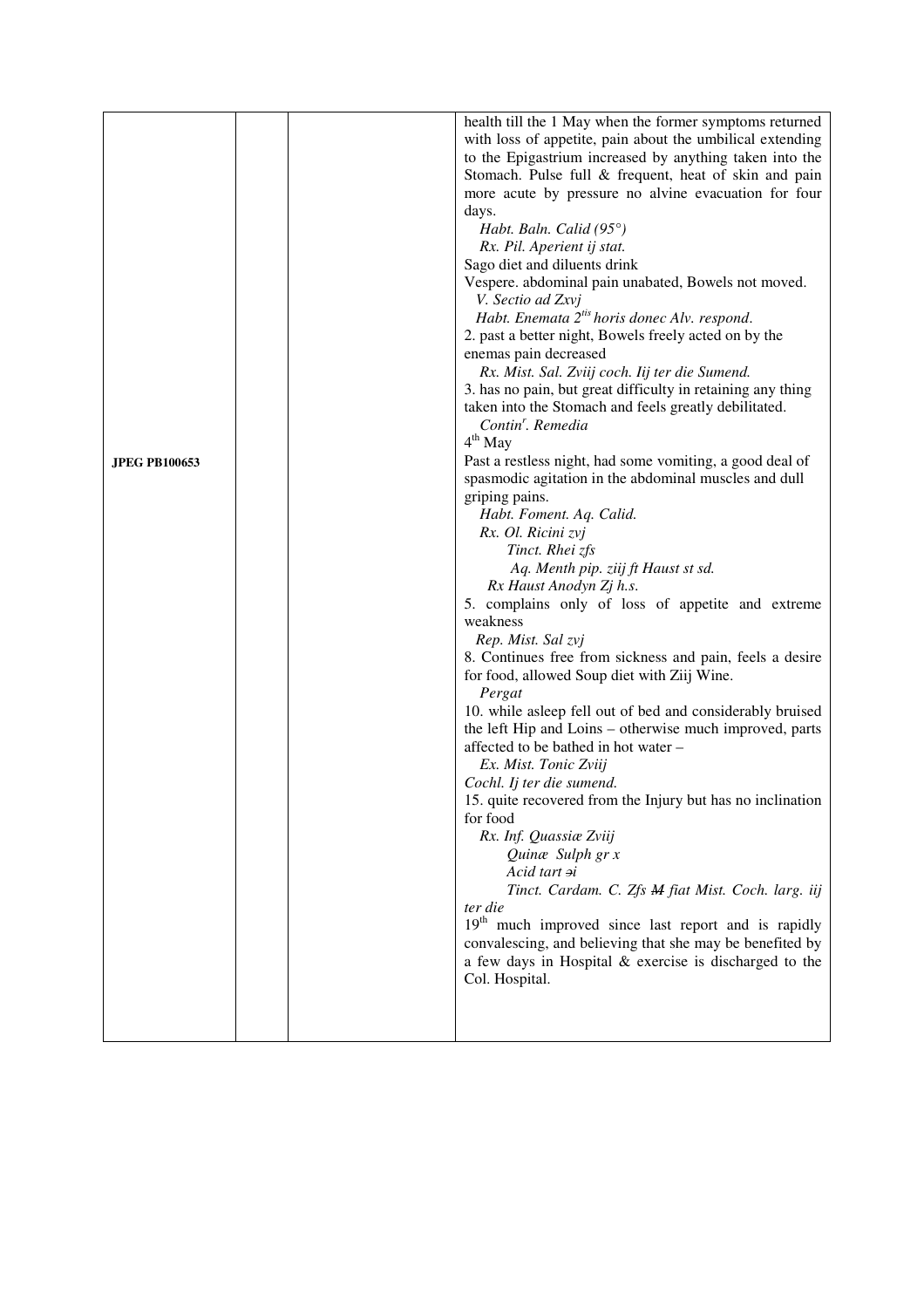## **A Nosological Synopsis of the Sick Book kept during the Period of this Journal, in conformity with the 30th Article of the Surgeons' Instructions.**

|                                           | <b>Numbers</b> |                       |                         |               |           |           |                                                         |
|-------------------------------------------|----------------|-----------------------|-------------------------|---------------|-----------|-----------|---------------------------------------------------------|
| <b>Diseases</b><br>Nosologically arranged | <b>Total</b>   | Discharged to<br>Duty | Sent to the<br>Hospital | Died on board | Invalided | Remaining | Nos. of such Cases<br>as are detailed in<br>the Journal |
| Pyrexiae                                  |                |                       |                         |               |           |           |                                                         |
| Ord. I. Febres.                           |                |                       |                         |               |           |           |                                                         |
| Internulleates Quotutiana<br>Tertiana     |                |                       |                         |               |           |           |                                                         |
| Continua Synochus                         |                |                       |                         |               |           |           |                                                         |
| Typhus                                    |                |                       |                         |               |           |           |                                                         |
| Ord. II. Phlegmasiae.                     |                |                       |                         |               |           |           |                                                         |
| Phlogosis                                 | 5              | 5                     |                         |               |           |           |                                                         |
| Pneumonia                                 | 3              | 3                     |                         |               |           |           |                                                         |
| Rheumatismus                              | $\mathbf{1}$   | $\mathbf{1}$          |                         |               |           |           |                                                         |
| Cynanche Ton.                             | 5              | $\overline{5}$        |                         |               |           |           |                                                         |
| Hepatitis                                 | $\mathbf{1}$   | $\mathbf{1}$          |                         |               |           |           |                                                         |
| Opthalmia                                 | 1              | $\mathbf{1}$          |                         |               |           |           |                                                         |
| Ord. III. Exanthemata.                    |                |                       |                         |               |           |           |                                                         |
| Variola                                   |                |                       |                         |               |           |           |                                                         |
| Rubeola                                   |                |                       |                         |               |           |           |                                                         |
| Erysipelas<br>Vaccina                     |                |                       |                         |               |           |           |                                                         |
|                                           |                |                       |                         |               |           |           |                                                         |
| Ord. IV. Haemorrhagiae                    |                |                       |                         |               |           |           |                                                         |
| Haemoptysis                               |                |                       |                         |               |           |           |                                                         |
| Phthisis incipiens<br>Phthisis cosfirmata |                |                       |                         |               |           |           |                                                         |
| Hæmorrhois                                | 1              | $\mathbf{1}$          |                         |               |           |           | 5                                                       |
| Menorrhagia                               | 10             | 3                     | $\mathbf{1}$            |               |           |           | 9                                                       |
|                                           |                |                       |                         |               |           |           |                                                         |
| Ord. V. Profluvia.                        |                |                       |                         |               |           |           |                                                         |
| Catarrhus                                 | 10             | 9                     | $\mathbf{1}$            |               |           |           | 16                                                      |
| Dysenteria                                | $\overline{4}$ | $\overline{2}$        |                         | $\sqrt{2}$    |           |           | 3,8                                                     |
| Neuroses.                                 |                |                       |                         |               |           |           |                                                         |
| Ord. I. Comata.                           |                |                       |                         |               |           |           |                                                         |
| Apoplexia                                 |                |                       |                         |               |           |           |                                                         |
| Ord. II. Adynamiae.                       |                |                       |                         |               |           |           |                                                         |
| Dyspepsia                                 | $\,8\,$        | 5                     | 3                       |               |           |           | 6,13                                                    |
| Ord. III. Spasmi.                         |                |                       |                         |               |           |           |                                                         |
| Asthma                                    |                |                       |                         |               |           |           |                                                         |
| Diarrhoea                                 | 11             | 8                     | 3                       |               |           |           | 12.14,                                                  |
|                                           |                |                       |                         |               |           |           | 17                                                      |
| Colica                                    | $\overline{c}$ | $\overline{2}$        |                         |               |           |           | 20                                                      |
| Hysteria                                  | 5              | $\overline{4}$        | 1                       |               |           |           | $10\,$                                                  |
| Convulsio                                 | 3              | $\mathbf{1}$          |                         |               |           |           | 4,11,15                                                 |
| Ord. Iv. Vesaniae.                        |                |                       |                         |               |           |           |                                                         |
| Amentia                                   |                |                       |                         |               |           |           |                                                         |
| Mania                                     |                |                       |                         |               |           |           |                                                         |
|                                           |                |                       |                         |               |           |           |                                                         |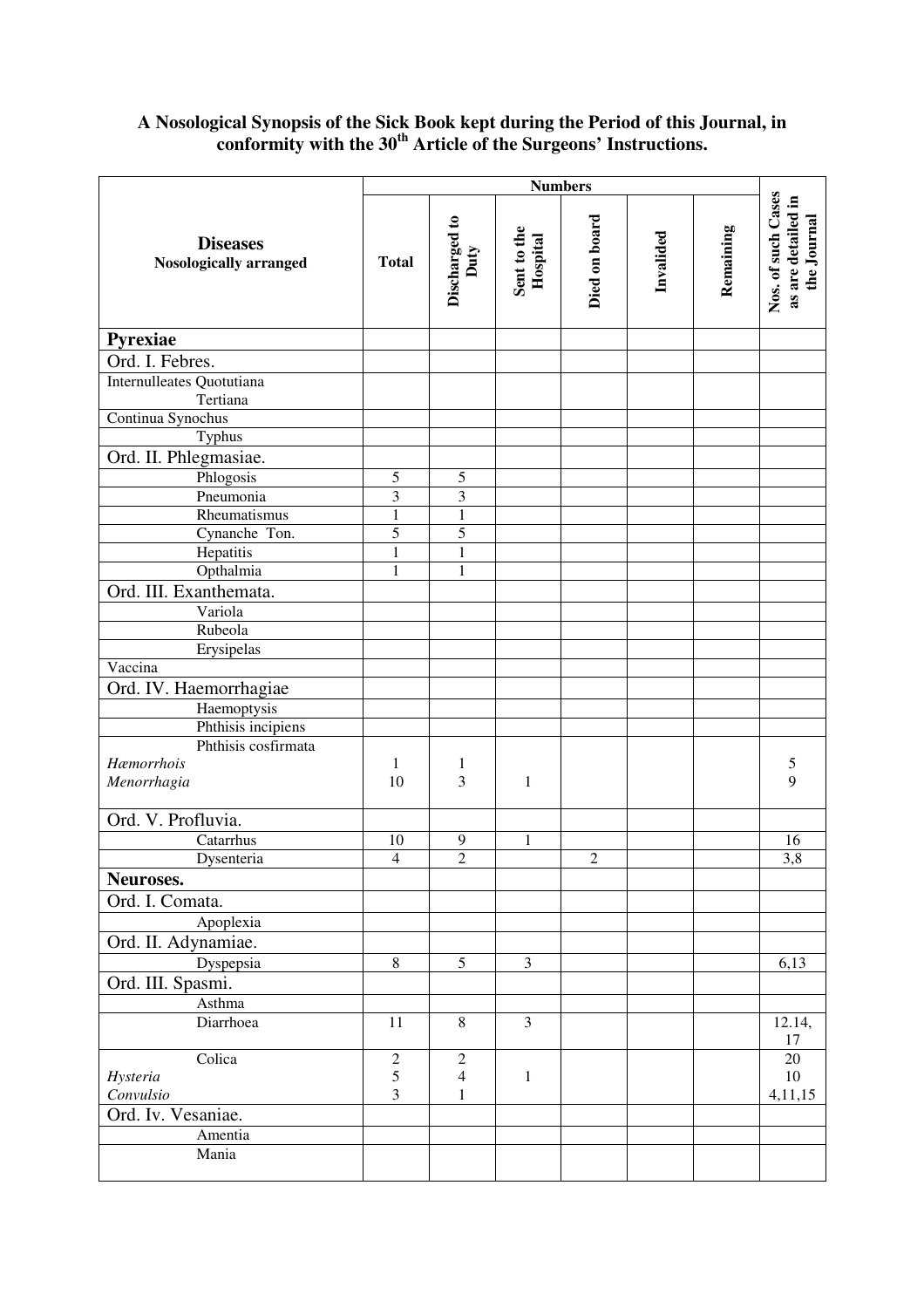| Cachexiae.                                                                                                 |                |                |    |   |  |         |
|------------------------------------------------------------------------------------------------------------|----------------|----------------|----|---|--|---------|
| Ord. I. Marcores.                                                                                          |                |                |    |   |  |         |
| Tabes                                                                                                      | 6              | $\overline{2}$ | 3  | 1 |  | 12,7,18 |
| Ord. II. Intumescentiae.                                                                                   |                |                |    |   |  |         |
| Anasarca                                                                                                   |                |                |    |   |  |         |
| Ascites                                                                                                    |                |                |    |   |  |         |
| Hydrothorax                                                                                                |                |                |    |   |  |         |
| Ord. III. Impetigines.                                                                                     |                |                |    |   |  |         |
| Syphilis                                                                                                   | $\overline{4}$ | $\overline{4}$ |    |   |  |         |
| Scrophula                                                                                                  |                |                |    |   |  |         |
| Icterus                                                                                                    |                |                |    |   |  |         |
| Scorbutus                                                                                                  |                |                |    |   |  |         |
| Psora                                                                                                      | $\mathbf{1}$   | $\mathbf{1}$   |    |   |  |         |
| Locales.                                                                                                   |                |                |    |   |  |         |
| Ord. I. Dysaethesiae.                                                                                      |                |                |    |   |  |         |
| Amaurosis                                                                                                  |                |                |    |   |  |         |
| Ord. II. Dysorexiae.                                                                                       |                |                |    |   |  |         |
| Ord. III. Dyscinesiae.                                                                                     |                |                |    |   |  |         |
| Ord. IV. Apocenoses.                                                                                       |                |                |    |   |  |         |
| Gonorrhoea                                                                                                 |                |                |    |   |  |         |
| Ord. V. Epischeses                                                                                         |                |                |    |   |  |         |
| Ischuria                                                                                                   |                |                |    |   |  |         |
| Obstipatio                                                                                                 | 1              | 1              |    |   |  |         |
| Dysuria                                                                                                    |                |                |    |   |  |         |
| Ord. VI. Tumores.                                                                                          |                |                |    |   |  |         |
| Aneurisma                                                                                                  |                |                |    |   |  |         |
| Ord. VII. Ectopiae.                                                                                        |                |                |    |   |  |         |
| Hernia                                                                                                     |                |                |    |   |  |         |
| Prolapsus                                                                                                  |                |                |    |   |  |         |
| Parturition                                                                                                | $\overline{4}$ | $\overline{4}$ |    |   |  |         |
| Ord. VIII. Dialyses.                                                                                       |                |                |    |   |  |         |
| Vulnus and accidents                                                                                       | 14             | 14             |    |   |  | 19      |
| Ulcus                                                                                                      |                |                |    |   |  |         |
| <b>GENERAL TOTAL</b>                                                                                       | 94             | 77             | 12 | 5 |  | 20      |
| NOTE.—Medical Officers are desired particularly to Notice that the Numbers in each Disease and the general |                |                |    |   |  |         |
| Total must not only correspond with the Sick Book, but also with the particulars contained in the several  |                |                |    |   |  |         |

Nosological Returns for the period.

No Wound or Hurt received by any person of sufficient importance to call forth a remark John Will. Bowler Surg<sup>n</sup> Superinten<sup>t</sup>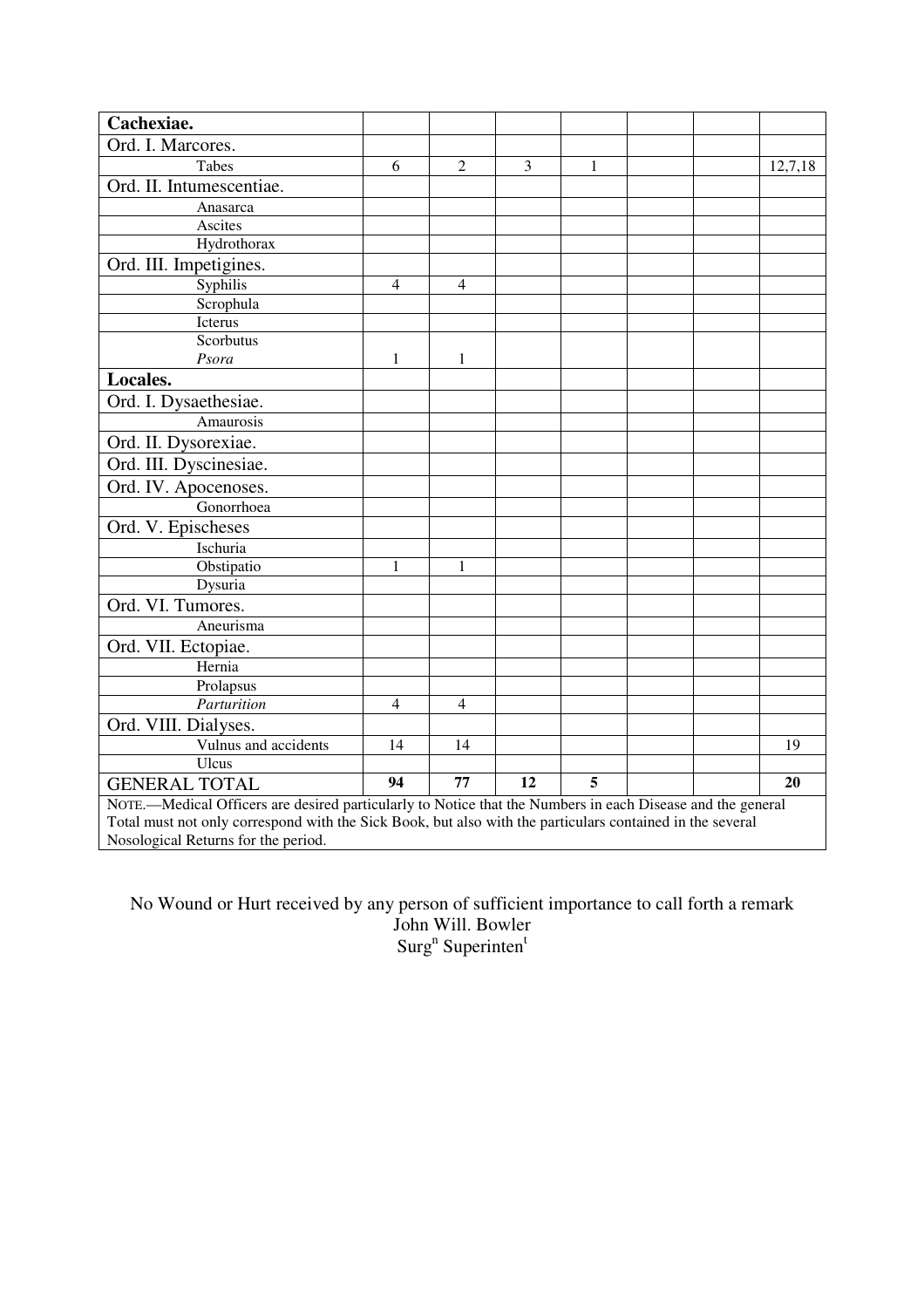### **JPEGPB100654/5**

## **GENERAL REMARKS**

John William Bowler Surgeon Superintendent

Sir,

 I do myself the honor of reporting under the head of Remarks, for your information, that I embarked on the  $17<sup>th</sup>$  and  $18<sup>th</sup>$  of January 1848 at Kingston Ireland from Grange Gorman Penitentiary one hundred and seventy-one female Adult Prisoners, thirty-three children of various ages belonging to the same, two females adult free settlers one Labourer and six children; all the Prisoners had undergone previous to shipment six months imprisonment and many of them twice that period which had evidently impaired their general health and rendered their removal to a certain extent necessary – The Children who were allowed to accompany them through the voyage – as might have been expected were from neglect, the want of proper and sufficient quantity of food wasted and of sickly aspect with very few exceptions, the two Irish families of free settlers embarked in excellent health and one of them, under the usual circumstances, the other had been permitted a free passage having as was said given valuable information respecting the country riots which rendered his life precarious and uncertain if not removed from his former associates.

The Ship having been reported ready for sea and the preliminaries to the voyage closed with the Government we set sail 24 January 1848 with an ample supply of good water and provisions including medical stores and that invaluable disinfecting fluid, the chloride of Zinc, without which no vessel should be allowed to proceed to a low latitudes, especially with female convicts; the prisoners embarked under most unforable (sic) circumstances, the weather being cold, wet, and tempestuous, the Thermometer averaging about 50°Faht. The first weeks run evidently altered our condition for the better and was strikingly manifest in the general aspect of my charge although seasickness prevailed very generally throughout, during the months of Feb<sup>y</sup> and March the temperature was much increased and considerable additions were made to the Sick list, but only one case terminating fatally, the thermometer varied form 60° to 83° but on one occasion only did the Barometer become very sensibly affected the mercury falling to [18?].50 immediately succeeded by heavy rain – the Weather in April and May was less uniform with variable wind with rather an augmentation to the Sick list than otherwise, and disease assumed a more alarming character, one female Prisoner died of protracted Dysentery and three children sank from Convulsions, twelve persons were sent to the Colonial Hospital mostly far advanced in convalescence, the rest of the convicts and free settlers I am happy to say were discharged in better health than when embarked in Ireland and I hope with some moral improvement – I did not deem it necessary to touch at any intermediate post on my way out, not requiring any additional supplies, although many of the women and all the children from their weakly and delicate constitutions demanded an extra diet and permanent Stimulants.

I regret to say I have had no opportunity of collecting specimens of natural history of any description nor does an opportunity offer for my return to England from this I have therefore obtained His Excellency, the Governors permission to procure a passage if possible via Sydney, New South Wales, and have the honor to be Sir,

> Yr obt Humble Servant Jno. Wm. Bowler Surgn

Sir William Burnett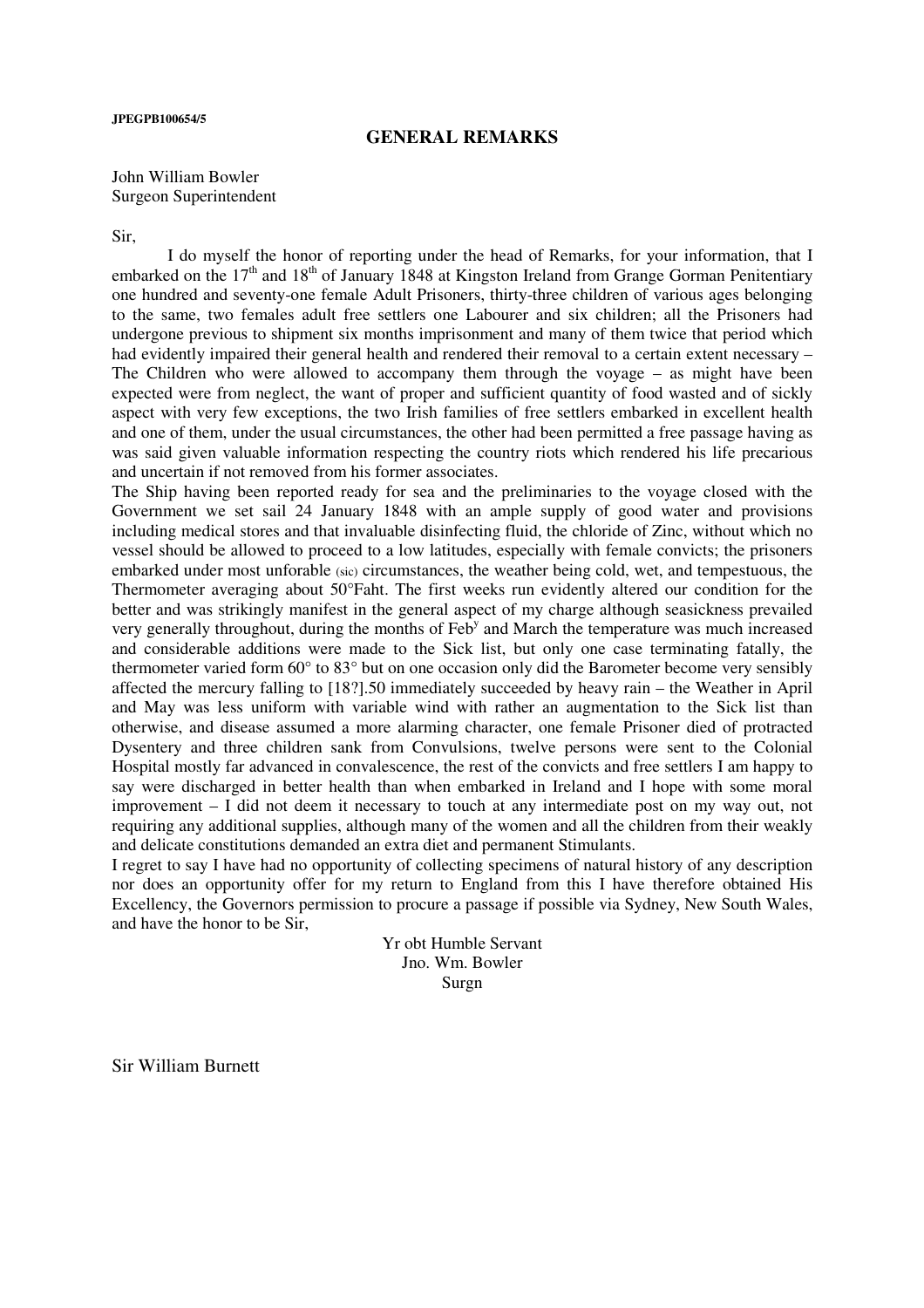http://www.jenwilletts.com/surgeon\_superintendents\_-\_b.htm#BOWLER, John William

### BOWLER, John William \*8 November 1837

John William Bowler arrived in Port Jackson in February 1837 as surgeon on the immigrant vessel Lady Macnaughten and in March 1839 the emigrant ship **Aliquis**.

In 1841 he was stationed at Jamaica and employed as surgeon on the vessel Victor. On 4th March he was court-martialled for drunkenness and sentenced to be severely reprimanded and placed at the bottom of the list. (Caledonian Mercury 3 April 1841)

John William Bowler was employed as Surgeon Superintendent on the John Calvin to Van Diemen's Land in 1848 and the Hashemy to Western Australia in 1850....

From Dr. Bowler, R.N., Surgeon-Superintendent of the "Hashemy" convict ship:-

 $``S_{IR}$ 

"20th May, 1851.

"I have much pleasure in reporting my arrival in England, and of informing you that the convicts sent out in the ship 'Hashemy,' under my superintendence, from Portland to Western-<br>Australia in July last, were landed at Fremantle, in October following, in a healthy condition.<br>"I have great satisfaction in stating that (with a slight exception)

they conducted themselves throughout the voyage in the most orderly and becoming manner, giving me very little trouble, which I duly reported to his Excellency the Governor, with a strong recommendation for a mitigation in their punishments, as awarded to the prisoners of the 'Scindian,' should they continue to behave well; and up to the time of my leaving the port-a month after disembarkation - the Comptroller-General, Capt. Henderson, R.E., spoke of them in the same favourable terms.

"I was much assisted in my duties by the warders, and found them of more essential use than the guard of pensioners.

"There appears to be a great demand for convict-labour at the Swan River Settlement."

He was appointed to the **Phoebe Dunbar** to Western Australia in 1853 and the Lord Raglan to Western Australian in 1858.

The Hampshire Telegraph reported his death on 19th November 1864 -

We have to record the death of Wednesday of Dr. John William Bowler, surgeonsuperintendent of Portsmouth convict Prison. The deceased officer entered the navy in 1837 as assistant-surgeon. His last appointments were to the Victor, 16, Capt. Dawson, on the West India station; the Hazard, 18, Capt. Bell, in which ship he took part in the operations on the coast of China, and for which he received the China medal. His last service afloat was in the Alarm, 26, on the North America and West India station from which he returned in the summer of 1847. Dr. Bowler was a retired Deputy Inspector of Her Majesty's Naval Hospitals and Fleets.